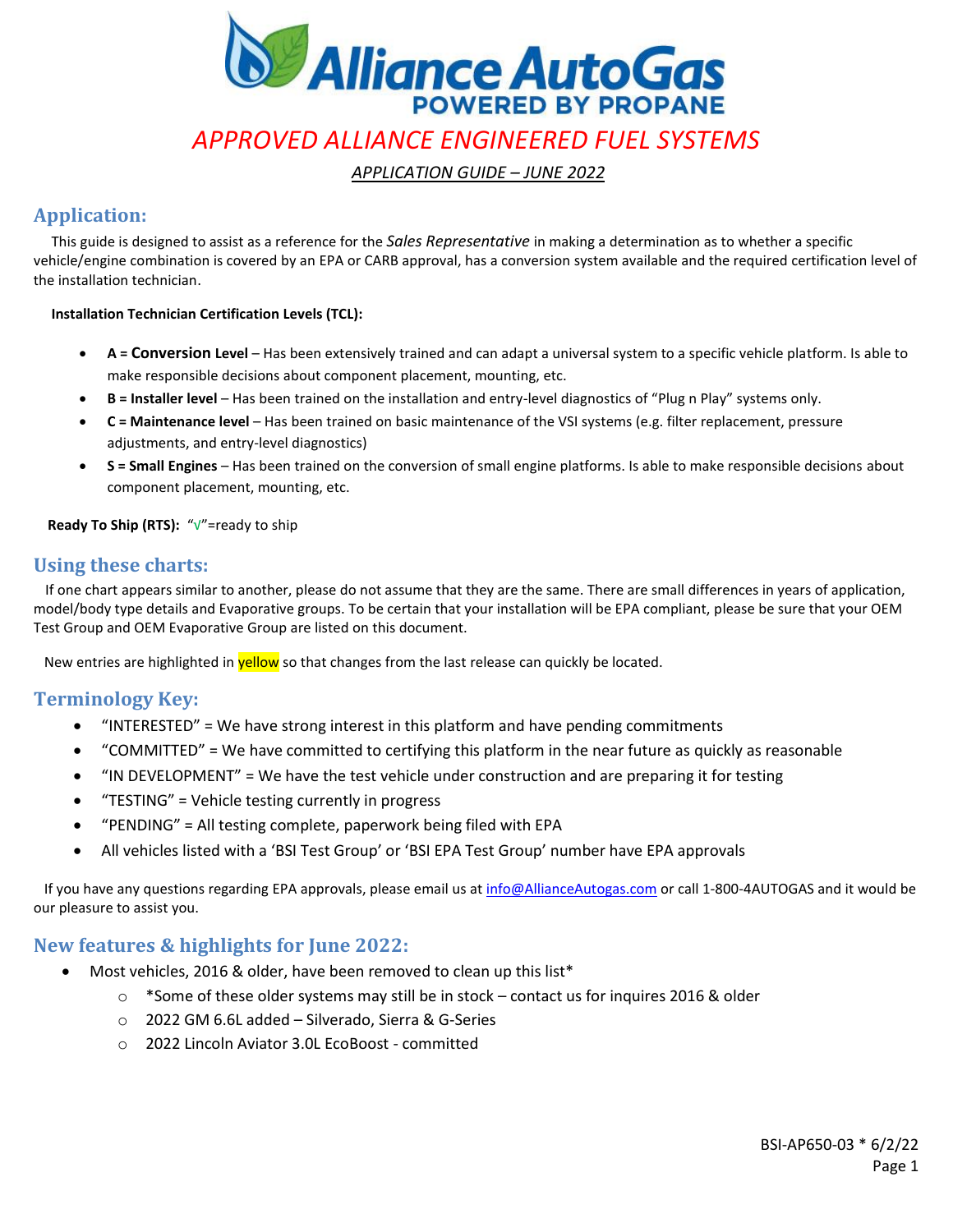

*APPLICATION GUIDE – JUNE 2022*

### **Ford Motor Company Powertrains:**

| MY   | Engine     | <b>Vehicle Description</b>                        | <b>RTS</b>   |                |                                  |              |   |              | PnP Wiring PnP Injection   PnP Brackets   TCL   OEM Test Group   OEM Evap Group | <b>BSI Test Group</b> |
|------|------------|---------------------------------------------------|--------------|----------------|----------------------------------|--------------|---|--------------|---------------------------------------------------------------------------------|-----------------------|
|      |            |                                                   |              |                | <b>FORD MOTOR COMPANY TRUCKS</b> |              |   |              |                                                                                 |                       |
|      |            |                                                   |              |                |                                  |              |   |              |                                                                                 |                       |
| 2022 | 2.5L       | Escape Hybrid                                     |              |                |                                  |              |   |              |                                                                                 | <b>INTERESTED</b>     |
|      |            |                                                   |              |                |                                  |              |   |              |                                                                                 |                       |
| 2022 | 3.0L PFDIt | Lincoln Aviator / Ford Explorer                   |              |                |                                  |              |   |              |                                                                                 | <b>COMMITTED</b>      |
|      |            |                                                   |              |                |                                  |              |   |              |                                                                                 |                       |
| 2021 | 3.3L PFDI  | Explorer RWD/4WD                                  | $\mathbf{v}$ | <b>Partial</b> |                                  | $\sqrt{ }$   |   | MFMXT03.33U3 | MFMXR0170NDF                                                                    | LBLMT03.3UM           |
| 2021 | 3.3L PFDI  | Explorer RWD/4WD                                  | $\sqrt{ }$   | <b>Partial</b> |                                  | $\mathbf{v}$ |   | MFMXT03.33U3 | MFMXR0170NDG                                                                    | LBLMT03.3UM           |
| 2020 | 3.3L PFDI  | Explorer RWD/4WD                                  | $\sqrt{ }$   | <b>Partial</b> |                                  | $\sqrt{ }$   |   | LFMXT03.33U3 | LFMXR0170NDF                                                                    | LBLMT03.3U3           |
| 2020 | 3.3L PFDI  | Explorer RWD/4WD                                  | $\sqrt{ }$   | <b>Partial</b> |                                  | $\sqrt{ }$   |   | LFMXT03.33U3 | LFMXR0170NDG                                                                    | LBLMT03.3U3           |
|      | 3.5L       |                                                   |              |                |                                  |              |   |              | KFMXR0145GBC                                                                    | KBLMT03.73DM          |
| 2019 | 3.5L       | Explorer FWD, AWD                                 | $\mathbf{v}$ | <b>V</b>       | V                                | $\sqrt{ }$   | B | KFMXT03.73DM |                                                                                 |                       |
| 2019 | 3.5L       | Explorer FWD, AWD                                 | $\mathbf{v}$ | $\mathbf{v}$   | $\mathbf{v}$                     | $\mathbf{v}$ | B | KFMXT03.73E8 | KFMXR0145GBC                                                                    | KBLMT03.73DM          |
| 2018 |            | Explorer FWD, AWD                                 | $\sqrt{ }$   | V              | V                                | $\sqrt{ }$   | В | JFMXT03.73DM | JFMXR0145GBC                                                                    | JBLMT03.73DM          |
| 2018 | 3.5L       | Explorer FWD, AWD                                 | $\mathbf{v}$ | V              | $\mathbf{v}$                     | $\mathbf{v}$ | B | JFMXT03.73E8 | JFMXR0145GBC                                                                    | JBLMT03.73DM          |
| 2017 | 3.5L       | Explorer FWD, AWD                                 | $\mathbf{v}$ | v              | V                                | $\mathbf{v}$ | B | HFMXT03.73DM | HFMXR0145GBC                                                                    | HBLMT03.73DM          |
| 2017 | 3.5L       | Explorer FWD, AWD                                 | $\sqrt{ }$   | V              | $\mathbf{v}$                     | $\sqrt{ }$   | B | HFMXT03.73E8 | HFMXR0145GBC                                                                    | HBLMT03.73DM          |
| 2021 | 3.5L PFDIt | Expedition (EcoBoost)                             |              |                |                                  |              |   |              |                                                                                 | <b>ON HOLD</b>        |
|      |            |                                                   |              |                |                                  |              |   |              |                                                                                 |                       |
| 2019 | 3.7L       | Explorer - Police Interceptor AWD Utility & Cargo | $\mathbf{v}$ | V              | $\mathbf{v}$                     | $\sqrt{ }$   | B | KFMXT03.73DM | KFMXR0145GBC                                                                    | KBLMT03.73DM          |
| 2019 | 3.7L       | Explorer - Police Interceptor AWD Utility & Cargo | $\sqrt{ }$   | V              | V                                | $\sqrt{ }$   | B | KFMXT03.73E8 | KFMXR0145GBC                                                                    | KBLMT03.73DM          |
| 2018 | 3.7L       | Explorer - Police Interceptor AWD Utility & Cargo | $\mathbf{v}$ | V              | V                                | $\sqrt{ }$   | B | JFMXT03.73DM | JFMXR0145GBC                                                                    | JBLMT03.73DM          |
| 2018 | 3.7L       | Explorer - Police Interceptor AWD Utility & Cargo | $\sqrt{ }$   | V              | V                                | $\sqrt{ }$   | B | JFMXT03.73E8 | JFMXR0145GBC                                                                    | JBLMT03.73DM          |
| 2017 | 3.7L       | Explorer - Police Interceptor AWD Utility & Cargo | $\mathbf{v}$ | V              | $\mathbf{v}$                     | $\sqrt{ }$   | В | HFMXT03.73DM | HFMXR0145GBV                                                                    | HBLMT03.73DM          |
| 2017 | 3.7L       | Explorer - Police Interceptor AWD Utility & Cargo | $\mathbf{v}$ | V              | V                                | $\sqrt{ }$   | B | HFMXT03.73E8 | HFMXR0145GBV                                                                    | HBLMT03.73DM          |
|      |            |                                                   |              |                |                                  |              |   |              |                                                                                 |                       |
| 2019 | 3.7L       | Lincoln MKT FWD/ Livery AWD                       | $\sqrt{ }$   | V              | $\mathbf{v}$                     | $\sqrt{ }$   | B | KFMXV03.7VE8 | KFMXR0145GBA                                                                    | KBLMV03.7VE8          |
| 2018 | 3.7L       | Lincoln MKT FWD/ Livery AWD                       | $\mathbf{v}$ | V              | V                                | $\sqrt{ }$   | B | JFMXV03.7VE8 | JFMXR0145GBA                                                                    | JBLMV03.7VEJ          |
| 2017 | 3.7L       | Lincoln MKT FWD/ Livery AWD                       | $\mathbf{v}$ | V              | $\mathbf{v}$                     | $\sqrt{ }$   | В | HFMXV03.7VE8 | HFMXR0145GBA                                                                    | JBLMV03.7VE8          |
|      |            |                                                   |              |                |                                  |              |   |              |                                                                                 |                       |
| 2021 | 3.5L PFDIt | Lincoln Navigator (EcoBoost)                      |              |                |                                  |              |   |              |                                                                                 | <b>ON HOLD</b>        |
|      |            |                                                   |              |                |                                  |              |   |              |                                                                                 |                       |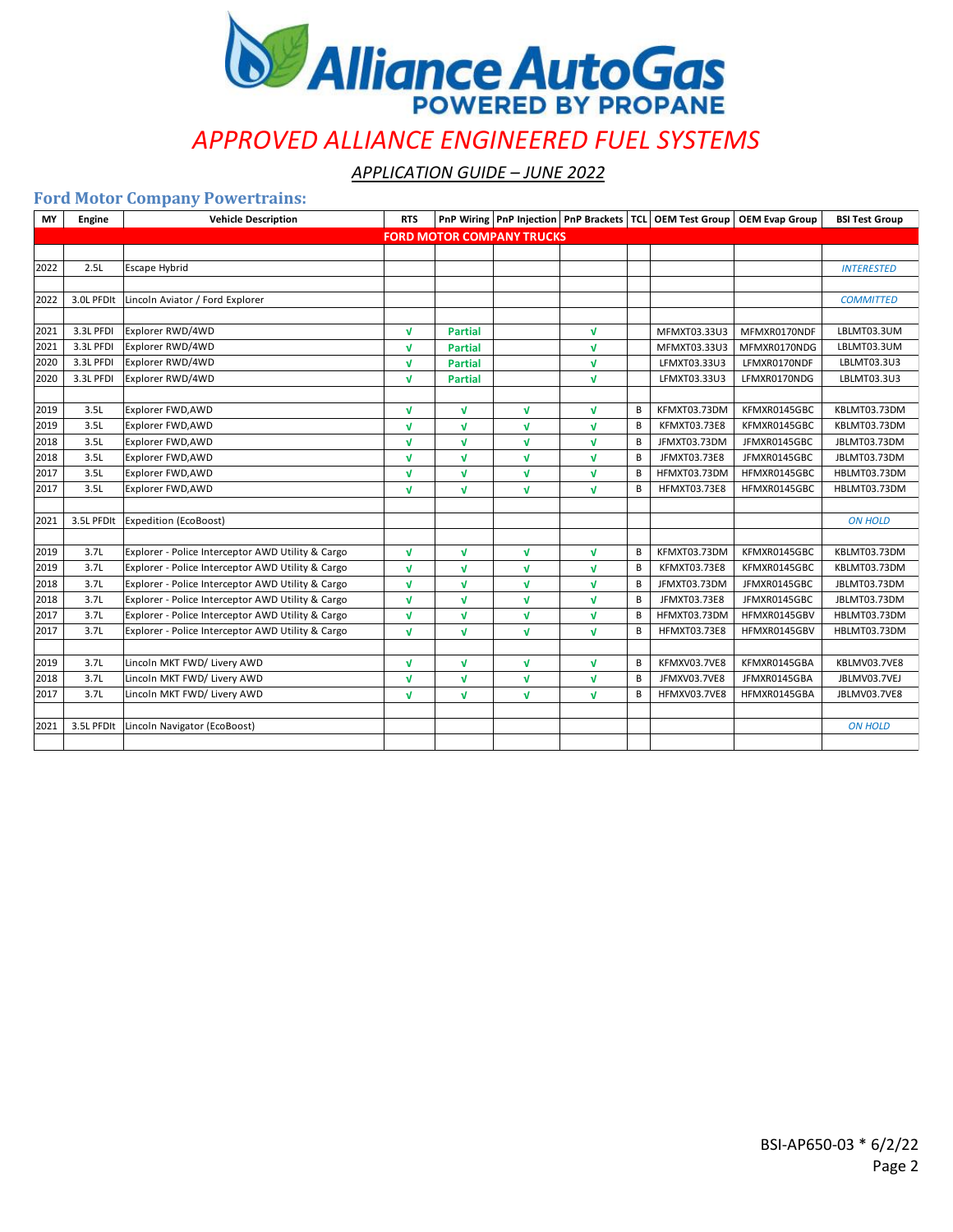

*APPLICATION GUIDE – JUNE 2022*

| <b>MY</b> | Engine  | <b>Vehicle Description</b>                              | <b>RTS</b> |   | <b>PnP Wiring   PnP Injection</b> | <b>PnP Brackets   TCL</b> |   | <b>OEM Test Group</b> | <b>OEM Evap Group</b> | <b>BSI Test Group</b> |
|-----------|---------|---------------------------------------------------------|------------|---|-----------------------------------|---------------------------|---|-----------------------|-----------------------|-----------------------|
|           |         | <b>FORD MOTOR COMPANY TRUCKS E-SERIES (VAN CHASSIS)</b> |            |   |                                   |                           |   |                       |                       |                       |
|           |         |                                                         |            |   |                                   |                           |   |                       |                       |                       |
| 2019      | 6.2L    | E350/E450 Cutaway, E350/E450 Stripped Chassis           | M          | v | N                                 |                           | В | KFMXD06.27CX          | KFMXR0265NAS          | KBLMD06.27CX          |
| 2018      | 6.2L    | E350/E450 Cutaway, E350/E450 Stripped Chassis           | M          | N | N                                 |                           | B | JFMXD06.27CX          | JFMXF0265NAS          | JBLMD06.27CJ          |
| 2017      | 6.2L    | E350/E450 Cutaway, E350/E450 Stripped Chassis           | M          | v | N                                 |                           | B | HFMXD06.27CX          | HFMXF0265NAS          | JBLMD06.27CH          |
|           |         |                                                         |            |   |                                   |                           |   |                       |                       |                       |
| 2017      | 6.8L 2V | E350/E450 Cutaway, E450 Stripped Chassis                | M          | v |                                   |                           |   | HFMXE06.8BWZ          | <b>ALL VEHICLES</b>   | HBLME06.8BWZ          |
| 2016      | 6.8L 2V | E350/E450 Cutaway, E450 Stripped Chassis                | M          | N |                                   |                           |   | GFMXE06.8BWZ          | <b>ALL VEHICLES</b>   | HBLME06.8BWZ          |
|           |         |                                                         |            |   |                                   |                           |   |                       |                       |                       |
| 2021      | 7.3L    | E-Series, Step Van                                      |            |   |                                   |                           |   | MFMXE07.3BW7          | MFMXF0210GCK          | <b>PENDING</b>        |
| 2021      | 7.3L    | E-Series                                                |            |   |                                   |                           |   | MFMXE07.3BW7          | MFMXF0360NGK          | <b>PENDING</b>        |
| 2020      | 7.3L    | E-Series, Step Van                                      |            |   |                                   |                           |   | LFMXE07.3BW7          | LFMXF0210GCK          | LBLME07.3BW7          |
| 2020      | 7.3L    | E-Series                                                |            |   |                                   |                           |   | LFMXE07.3BW7          | LFMXF0360NGK          | LBLME07.3BW7          |
|           |         |                                                         |            |   |                                   |                           |   |                       |                       |                       |

| <b>MY</b> | <b>Engine</b> | <b>Vehicle Description</b>                                 | <b>RTS</b> |                |              |              |   | PnP Wiring   PnP Injection   PnP Brackets   TCL   OEM Test Group | <b>OEM Evap Group</b> | <b>BSI Test Group</b> |
|-----------|---------------|------------------------------------------------------------|------------|----------------|--------------|--------------|---|------------------------------------------------------------------|-----------------------|-----------------------|
|           |               | <b>FORD MOTOR COMPANY TRUCKS F-SERIES (PICKUP CHASSIS)</b> |            |                |              |              |   |                                                                  |                       |                       |
|           |               |                                                            |            |                |              |              |   |                                                                  |                       |                       |
| 2022      | 2.7L PFDI     | F150 2WD/4WD                                               |            |                |              |              |   |                                                                  |                       | <b>INTERESTED</b>     |
| 2021      | 2.7L PFDI     | F150 2WD/4WD                                               |            |                |              |              |   |                                                                  |                       | <b>INTERESTED</b>     |
|           |               |                                                            |            |                |              |              |   |                                                                  |                       |                       |
| 2022      | 3.3L PFDI     | F150 2WD/4WD                                               |            | <b>Partial</b> | V            | V            | А |                                                                  |                       | <b>COMMITTED</b>      |
| 2022      | 3.3L PFDI     | F150 2WD/4WD                                               |            | <b>Partial</b> | M            | V            | А |                                                                  |                       | <b>COMMITTED</b>      |
| 2021      | 3.3L PFDI     | F150 2WD/4WD                                               |            | <b>Partial</b> | V            | V            | A |                                                                  |                       | <b>COMMITTED</b>      |
| 2021      | 3.3L PFDI     | F150 2WD/4WD                                               |            | <b>Partial</b> | $\mathbf{v}$ | V            | Α |                                                                  |                       | <b>COMMITTED</b>      |
| 2020      | 3.3L PFDI     | F150 2WD/4WD                                               |            | <b>Partial</b> | $\mathbf{v}$ | V            | А | LFMXT03.33DU                                                     | LFMXR0200GDG          | LBLMT03.33DU          |
| 2020      | 3.3L PFDI     | F150 2WD/4WD                                               |            | <b>Partial</b> | V            | V            | A | LFMXT03.33DU                                                     | LFMXR0260NDG          | LBLMT03.33DU          |
| 2019      | 3.3L PFDI     | F150 2WD/4WD                                               |            | <b>Partial</b> | V            | V            | А | KFMXT03.33DT                                                     | KFMXR0200GDG          | KBLMT03.33DU          |
| 2019      | 3.3L PFDI     | F150 2WD/4WD                                               |            | <b>Partial</b> | V            | V            | А | KFMXT03.33DT                                                     | KFMXR0260NDG          | KBLMT03.33DU          |
| 2019      | 3.3L PFDI     | F150 2WD/4WD                                               |            | <b>Partial</b> | $\mathbf{v}$ | $\mathbf{v}$ | A | KFMXT03.33DU                                                     | KFMXR0200GDG          | KBLMT03.33DU          |
| 2019      | 3.3L PFDI     | F150 2WD/4WD                                               |            | <b>Partial</b> | M            | V            | А | KFMXT03.33DU                                                     | KFMXR0260NDG          | KBLMT03.33DU          |
| 2019      | 3.3L PFDI     | F150 2WD/4WD                                               |            | <b>Partial</b> | $\mathbf{v}$ | V            | А | KFMXT03.33DU                                                     | KFMXR0260NDP          | KBLMT03.33DU          |
| 2018      | 3.3L PFDI     | F150 2WD/4WD                                               |            | <b>Partial</b> | V            | V            | A | JFMXT03.33DT                                                     | JFMXR0200GDG          | JBLMT03.33DT          |
| 2018      | 3.3L PFDI     | F150 2WD/4WD                                               |            | <b>Partial</b> | V            | V            | А | JFMXT03.33DT                                                     | JFMXR0260NDG          | JBLMT03.33DT          |
| 2018      | 3.3L PFDI     | F150 2WD/4WD                                               |            | <b>Partial</b> | $\mathbf{v}$ | V            | A | JFMXT03.33DU                                                     | JFMXR0200GDG          | JBLMT03.33DT          |
| 2018      | 3.3L PFDI     | F150 2WD/4WD                                               |            | <b>Partial</b> | $\mathbf{v}$ | V            | А | JFMXT03.33DU                                                     | JFMXR0260NDG          | JBLMT03.33DT          |
| 2018      | 3.3L PFDI     | F150 2WD/4WD                                               |            | <b>Partial</b> | $\mathbf{v}$ | $\mathbf{v}$ | А | JFMXT03.33DU                                                     | JFMXR0260NDP          | JBLMT03.33DT          |
|           |               |                                                            |            |                |              |              |   |                                                                  |                       |                       |
| 2017      | 3.5L PFI      | F150 2WD/4WD                                               | M          | V              | V            | V            | В | HFMXT03.53DC                                                     | HFMXR0160ABC          | HBLMT03.53DC          |
| 2017      | 3.5L PFI      | F150 2WD/4WD                                               | v          | V              | V            | v            | В | HFMXT03.53DC                                                     | HFMXR0235NBC          | HBLMT03.53DC          |
|           |               |                                                            |            |                |              |              |   |                                                                  |                       |                       |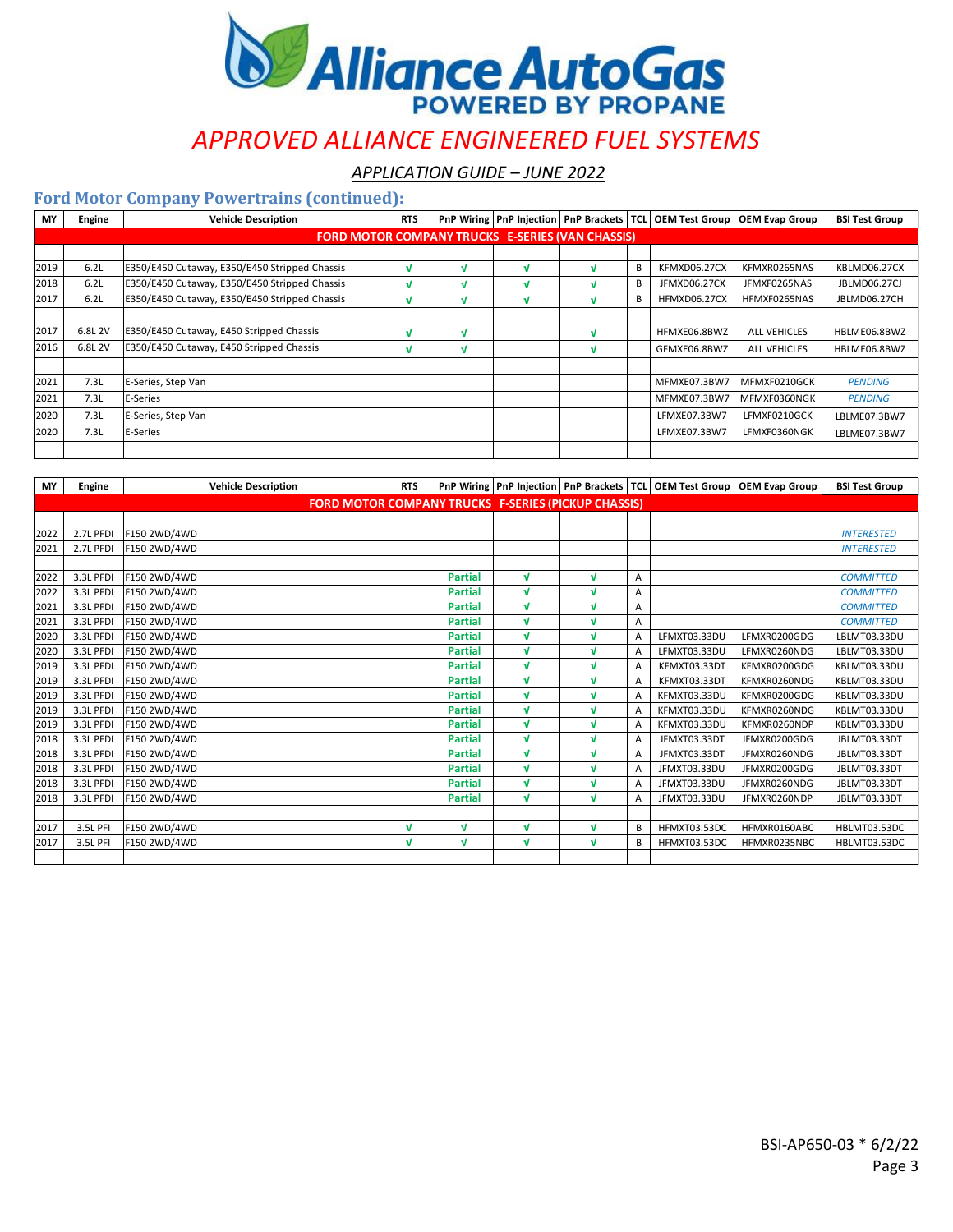

*APPLICATION GUIDE – JUNE 2022*

| MY   | Engine    | <b>Vehicle Description</b>                                 | <b>RTS</b>   |                |              |              |                |              | PnP Wiring   PnP Injection   PnP Brackets   TCL   OEM Test Group   OEM Evap Group | <b>BSI Test Group</b> |
|------|-----------|------------------------------------------------------------|--------------|----------------|--------------|--------------|----------------|--------------|-----------------------------------------------------------------------------------|-----------------------|
|      |           | <b>FORD MOTOR COMPANY TRUCKS F-SERIES (PICKUP CHASSIS)</b> |              |                |              |              |                |              |                                                                                   |                       |
|      |           |                                                            |              |                |              |              |                |              |                                                                                   |                       |
| 2022 | 5.0L PFDI | F150 2WD/4WD                                               | $\sqrt{ }$   | <b>Partial</b> | $\mathbf v$  | V            | Α              |              |                                                                                   | <b>COMMITTED</b>      |
| 2022 | 5.0L PFDI | F150 2WD/4WD                                               | $\sqrt{ }$   | <b>Partial</b> | $\mathbf v$  | $\mathbf{v}$ | $\overline{A}$ |              |                                                                                   | <b>COMMITTED</b>      |
| 2021 | 5.0L PFDI | F150 2WD/4WD                                               | V            | <b>Partial</b> | $\mathbf v$  | V            | Α              |              |                                                                                   | <b>IN TESTING</b>     |
| 2021 | 5.0L PFDI | F150 2WD/4WD                                               | V            | <b>Partial</b> | V            | V            | Α              |              |                                                                                   | <b>IN TESTING</b>     |
| 2020 | 5.0L PFDI | F150 2WD/4WD                                               | $\sqrt{ }$   | <b>Partial</b> | $\sqrt{ }$   | V            | Α              | LFMXT05.03DP | LBLMR0200GDG                                                                      | LBLMT05.03DP          |
| 2020 | 5.0L PFDI | F150 2WD/4WD                                               | V            | <b>Partial</b> | v            | V            | Α              | LFMXT05.03DP | LBLMR0260NDV                                                                      | LBLMT05.03DP          |
| 2019 | 5.0L PFDI | F150 2WD/4WD                                               | V            | <b>Partial</b> | $\mathbf v$  | V            | Α              | KFMXT05.03DP | KFMXR0260NDV                                                                      | KBLMT05.03DP          |
| 2019 | 5.0L PFDI | F150 2WD/4WD                                               | V            | <b>Partial</b> | $\mathbf v$  | V            | Α              | KFMXT05.03DP | KFMXR0200GDG                                                                      | KBLMT05.03DP          |
| 2018 | 5.0L PFDI | F150 2WD/4WD                                               | V            | <b>Partial</b> | $\mathbf{v}$ | $\mathbf{v}$ | A              | JFMXT05.03DP | JFMXR0260NDV                                                                      | JBLMT05.03DN          |
| 2018 | 5.0L PFDI | F150 2WD/4WD                                               | V            | <b>Partial</b> | $\mathbf v$  | V            | $\overline{A}$ | JFMXT05.03DP | JFMXR0260NDG                                                                      | JBLMT05.03DN          |
| 2018 | 5.0L PFDI | F150 2WD/4WD                                               | V            | <b>Partial</b> | v            | V            | A              | JFMXT05.03DN | JFMXR0260NDG                                                                      | JBLMT05.03DN          |
| 2018 | 5.0L PFDI | F150 2WD/4WD                                               | V            | <b>Partial</b> | $\mathbf{v}$ | $\mathbf{v}$ | $\overline{A}$ | JFMXT05.03DP | JFMXR0200GDG                                                                      | JBLMT05.03DN          |
| 2018 | 5.0L PFDI | F150 2WD/4WD                                               | V            | <b>Partial</b> | V            | V            | A              | JFMXT05.03DN | JFMXR0200GDG                                                                      | JBLMT05.03DN          |
|      |           |                                                            |              |                |              |              |                |              |                                                                                   |                       |
| 2022 | 6.2L      | F250/F350 2WD/4WD PICKUP                                   | V            |                | $\mathbf v$  | V            | B              | NFMXD06.26BC | NFMXR0250NHJ                                                                      | NBLMD06.26BC          |
| 2022 | 6.2L      | F250/F350 2WD/4WD BED DELETE                               | V            |                | $\mathbf v$  | V            | В              | NFMXD06.26BC | NFMXF0250NDJ                                                                      | NBLMD06.26BC          |
| 2022 | 6.2L      | F250/F350 2WD/4WD PICKUP                                   | V            |                | V            | V            | B              | NFMXD06.26BC | NFMXR0360NHJ                                                                      | NBLMD06.26BC          |
| 2022 | 6.2L      | F250/F350 2WD/4WD BED DELETE                               | V            |                | $\mathbf v$  | V            | B              | NFMXD06.26BC | NFMXF0360NHJ                                                                      | NBLMD06.26BC          |
| 2022 | 6.2L      | F350 INCOMPLETE                                            | V            |                | $\mathbf v$  | V            | В              | NFMXD06.26CH | NFMXF0210GDJ                                                                      | NBLMD06.26BC          |
| 2022 | 6.2L      | F350 2WD/4WD PICKUP                                        | V            |                | V            | V            | В              | NFMXD06.27BC | NFMXR0250NHJ                                                                      | NBLMD06.27BC          |
| 2022 | 6.2L      | F350 2WD/4WD BED DELETE                                    | V            |                | V            | $\mathbf{v}$ | B              | NFMXD06.27BC | NFMXF0250NDJ                                                                      | NBLMD06.27BC          |
| 2022 | 6.2L      | F350 2WD/4WD PICKUP >10K                                   | V            |                | $\mathbf v$  | V            | B              | NFMXD06.27BC | NFMXR0360NHJ                                                                      | NBLMD06.27BC          |
| 2022 | 6.2L      | F350 2WD/4WD BED DELETE                                    | V            |                | $\mathbf v$  | V            | B              | NFMXD06.27BC | NFMXF0360NHJ                                                                      | NBLMD06.27BC          |
| 2022 | 6.2L      | F250/F350 CHASSIS CAB INCOMPLETE >10K                      | V            |                | $\mathbf{v}$ | $\mathbf{v}$ | B              | NFMXD06.27BC | NFMXF0210GDJ                                                                      | NBLMD06.27BC          |
| 2021 | 6.2L      | F250/F350 2WD/4WD PICKUP                                   | V            |                | $\mathbf{v}$ | $\mathbf{v}$ | В              | MFMXD06.26BC | MFMXR0250NHJ                                                                      | MBLMD06.26BC          |
| 2021 | 6.2L      | F250/F350 2WD/4WD BED DELETE                               | V            |                | $\mathbf v$  | $\mathbf{v}$ | B              | MFMXD06.26BC | MFMXF0250NDJ                                                                      | MBLMD06.26BC          |
| 2021 | 6.2L      | F250/F350 2WD/4WD PICKUP                                   | V            |                | V            | V            | B              | MFMXD06.26BC | MFMXR0360NHJ                                                                      | MBLMD06.26BC          |
| 2021 | 6.2L      | F250/F350 2WD/4WD BED DELETE                               | V            |                | V            | V            | В              | MFMXD06.26BC | MFMXF0360NHJ                                                                      | MBLMD06.26BC          |
| 2021 | 6.2L      | F350 INCOMPLETE                                            | V            |                | V            | V            | В              | MFMXD06.26CH | MFMXF0210GDJ                                                                      | MBLMD06.26BC          |
| 2021 | 6.2L      | F350 2WD/4WD PICKUP                                        | V            |                | $\mathbf v$  | V            | B              | MFMXD06.27BC | MFMXR0250NHJ                                                                      | MBLMD06.27BC          |
| 2021 | 6.2L      | F350 2WD/4WD BED DELETE                                    | V            |                | $\mathbf{v}$ | V            | В              | MFMXD06.27BC | MFMXF0250NDJ                                                                      | MBLMD06.27BC          |
| 2021 | 6.2L      | F350 2WD/4WD PICKUP >10K                                   | V            |                | V            | V            | В              | MFMXD06.27BC | MFMXR0360NHJ                                                                      | MBLMD06.27BC          |
| 2021 | 6.2L      | F350 2WD/4WD BED DELETE                                    | $\mathbf{v}$ |                | V            | $\mathbf{v}$ | B              | MFMXD06.27BC | MFMXF0360NHJ                                                                      | MBLMD06.27BC          |
| 2021 | 6.2L      | F250/F350 CHASSIS CAB INCOMPLETE >10K                      | $\mathbf{v}$ |                | V            | V            | B              | MFMXD06.27BC | MFMXF0210GDJ                                                                      | MBLMD06.27BC          |
| 2020 | 6.2L      | F250/F350 2WD/4WD PICKUP                                   | V            |                | $\mathbf v$  | $\mathbf{v}$ | В              | LFMXD06.26BC | LFMXR0250NHJ                                                                      | LBLMD06.26BC          |
| 2020 | 6.2L      | F250/F350 2WD/4WD BED DELETE                               | V            |                | v            | V            | B              | LFMXD06.26BC | LFMXF0250NDJ                                                                      | LBLMD06.26BC          |
| 2020 | 6.2L      | F250/F350 2WD/4WD PICKUP                                   | V            |                | $\mathbf{v}$ | $\mathbf{v}$ | B              | LFMXD06.26BC | LFMXR0360NHJ                                                                      | LBLMD06.26BC          |
| 2020 | 6.2L      | F250/F350 2WD/4WD BED DELETE                               | V            |                | V            | V            | В              | LFMXD06.26BC | LFMXF0360NHJ                                                                      | LBLMD06.26BC          |
| 2020 | 6.2L      | <b>F350 INCOMPLETE</b>                                     | V            |                | V            | $\sqrt{ }$   | B              | LFMXD06.26CH | LFMXF0210GDJ                                                                      | LBLMD06.26BC          |
| 2020 | 6.2L      | F350 2WD/4WD PICKUP                                        | V            |                | $\mathbf v$  | $\mathbf{v}$ | B              | LFMXD06.27BC | LFMXR0250NHJ                                                                      | LBLMD06.27BC          |
| 2020 | 6.2L      | F350 2WD/4WD BED DELETE                                    | V            |                | V            | V            | B              | LFMXD06.27BC | LFMXF0250NDJ                                                                      | LBLMD06.27BC          |
| 2020 | 6.2L      | F350 2WD/4WD PICKUP >10K                                   | V            |                | $\mathbf v$  | $\sqrt{ }$   | В              | LFMXD06.27BC | LFMXR0360NHJ                                                                      | LBLMD06.27BC          |
| 2020 | 6.2L      | F350 2WD/4WD BED DELETE                                    | V            |                | $\mathbf v$  | V            | В              | LFMXD06.27BC | LFMXF0360NHJ                                                                      | LBLMD06.27BC          |
| 2020 | 6.2L      | F250/F350 CHASSIS CAB INCOMPLETE >10K                      | V            |                | $\mathbf{v}$ | $\mathbf{v}$ | В              | LFMXD06.27CH | LFMXF0210GDJ                                                                      | LBLMD06.27BC          |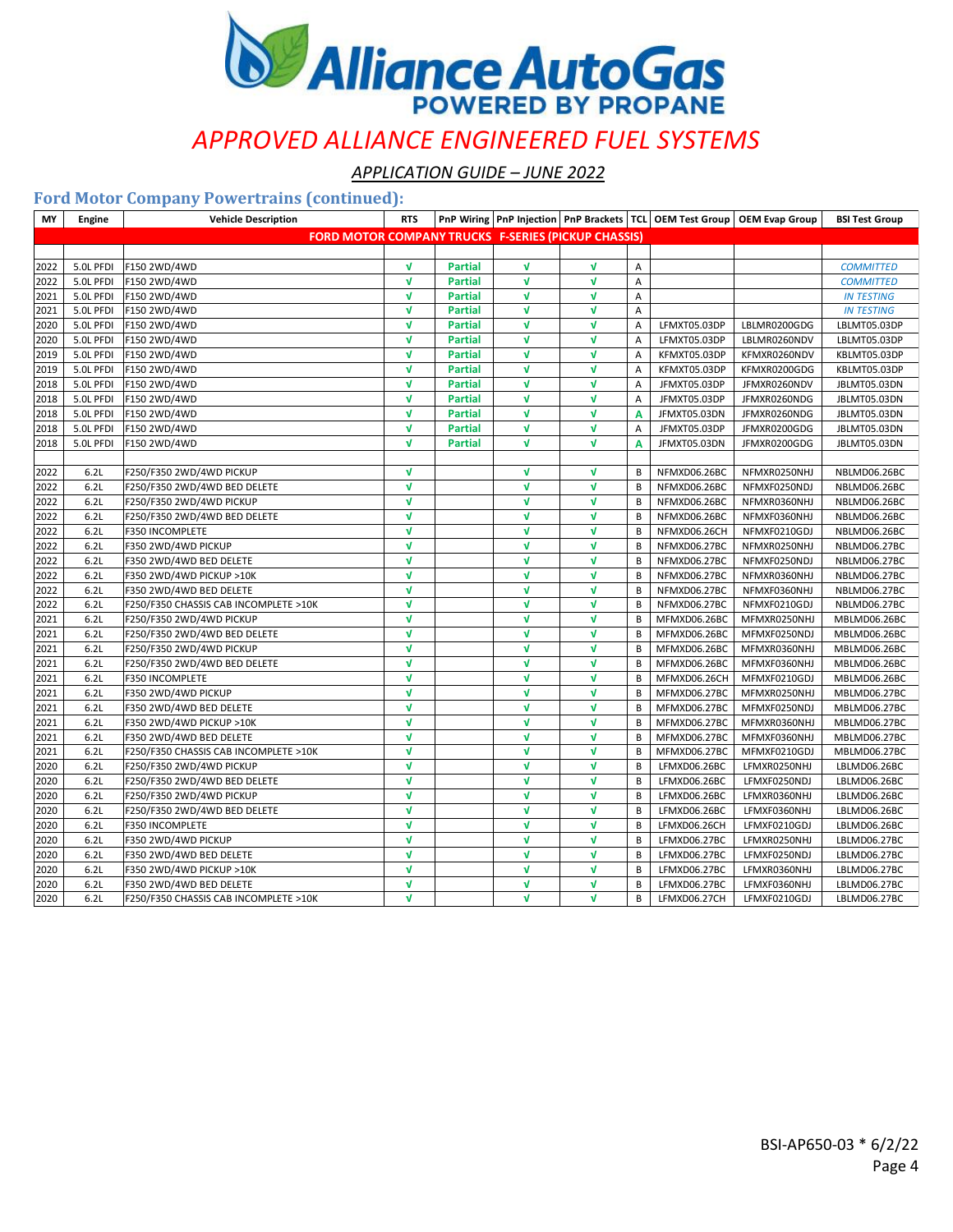

*APPLICATION GUIDE – JUNE 2022*

| MY   | <b>Engine</b> | <b>Vehicle Description</b>                                 | <b>RTS</b>   |              |              |              |   | PnP Wiring   PnP Injection   PnP Brackets   TCL   OEM Test Group   OEM Evap Group |              | <b>BSI Test Group</b> |
|------|---------------|------------------------------------------------------------|--------------|--------------|--------------|--------------|---|-----------------------------------------------------------------------------------|--------------|-----------------------|
|      |               | <b>FORD MOTOR COMPANY TRUCKS F-SERIES (PICKUP CHASSIS)</b> |              |              |              |              |   |                                                                                   |              |                       |
|      |               |                                                            |              |              |              |              |   |                                                                                   |              |                       |
| 2019 | 6.2L          | F250/F350 2WD/4WD PICKUP <10K                              | V            | V            | V            | $\sqrt{ }$   | B | KFMXD06.26BC                                                                      | KFMXR0250NBS | KBLMD06.26BC          |
| 2019 | 6.2L          | F250/F350 2WD/4WD BED DELETE <10K                          | $\mathbf{v}$ | V            | $\mathbf v$  | V            | В | KFMXD06.26BC                                                                      | KFMXF0250NBS | KBLMD06.26BC          |
| 2019 | 6.2L          | F250/F350 2WD/4WD PICKUP <10K                              | $\mathbf{v}$ | V            | $\mathbf{v}$ | V            | B | KFMXD06.26BC                                                                      | KFMXR0315NBS | KBLMD06.26BC          |
| 2019 | 6.2L          | F250/F350 2WD/4WD BED DELETE <10K                          | $\sqrt{ }$   | $\mathbf{v}$ | v            | $\mathbf{v}$ | B | KFMXD06.26BC                                                                      | KFMXF0315NBS | KBLMD06.26BC          |
| 2019 | 6.2L          | F350 CHASSIS CAB INCOMPLETE <10K                           | $\mathbf{v}$ | V            | V            | V            | В | KFMXD06.26CH                                                                      | KFMXF0265NAS | KBLMD06.26BC          |
| 2019 | 6.2L          | F350 2WD/4WD PICKUP >10K                                   | $\mathbf{v}$ | V            | $\mathbf{v}$ | V            | В | KFMXD06.27BC                                                                      | KFMXR0250NBS | KBLMD06.27BC          |
| 2019 | 6.2L          | F350 2WD/4WD BED DELETE >10K                               | $\sqrt{ }$   | V            | $\mathbf{v}$ | $\mathbf{v}$ | B | KFMXD06.27BC                                                                      | KFMXF0250NBS | KBLMD06.27BC          |
| 2019 | 6.2L          | F350 2WD/4WD PICKUP >10K                                   | $\sqrt{ }$   | V            | V            | V            | B | KFMXD06.27BC                                                                      | KFMXR0315NBS | KBLMD06.27BC          |
| 2019 | 6.2L          | F350 2WD/4WD BED DELETE >10K                               | $\mathbf{v}$ | V            | V            | V            | B | KFMXD06.27BC                                                                      | KFMXF0315NBS | KBLMD06.27BC          |
| 2019 | 6.2L          | F250/F350 CHASSIS CAB INCOMPLETE >10K                      | $\mathbf{v}$ | $\mathbf{v}$ | $\mathbf{v}$ | V            | В | KFMXD06.27CH                                                                      | KFMXF0265NAS | KBLMD06.27BC          |
| 2018 | 6.2L          | F250/F350 2WD/4WD PICKUP <10K                              | $\sqrt{ }$   | V            | $\mathbf{v}$ | V            | В | JFMXD06.26BC                                                                      | JFMXR0250NBS | JBLMD06.26BC          |
| 2018 | 6.2L          | F250/F350 2WD/4WD BED DELETE <10K                          | $\sqrt{ }$   | V            | V            | V            | B | JFMXD06.26BC                                                                      | JFMXF0250NBS | JBLMD06.26BC          |
| 2018 | 6.2L          | F250/F350 2WD/4WD PICKUP < 10K                             | $\sqrt{ }$   | V            | V            | V            | В | JFMXD06.26BC                                                                      | JFMXR0315NBS | JBLMD06.26BC          |
| 2018 | 6.2L          | F250/F350 2WD/4WD BED DELETE <10K                          | $\mathbf{v}$ | V            | $\mathbf{v}$ | V            | B | JFMXD06.26BC                                                                      | JFMXF0315NBS | JBLMD06.26BC          |
| 2018 | 6.2L          | F350 CHASSIS CAB INCOMPLETE <10K                           | $\sqrt{ }$   | $\mathbf{v}$ | $\mathbf{v}$ | V            | В | JFMXD06.26CH                                                                      | JFMXF0265NAS | JBLMD06.26BC          |
| 2018 | 6.2L          | F350 2WD/4WD PICKUP >10K                                   | $\mathbf{v}$ | V            | V            | V            | B | JFMXD06.27BC                                                                      | JFMXR0250NBS | JBLMD06.27BC          |
| 2018 | 6.2L          | F350 2WD/4WD BED DELETE >10K                               | $\mathbf{v}$ | V            | $\mathbf{v}$ | V            | В | JFMXD06.27BC                                                                      | JFMXF0250NBS | JBLMD06.27BC          |
| 2018 | 6.2L          | F350 2WD/4WD PICKUP >10K                                   | $\mathbf{v}$ | V            | $\mathbf{v}$ | V            | B | JFMXD06.27BC                                                                      | JFMXR0315NBS | JBLMD06.27BC          |
| 2018 | 6.2L          | F350 2WD/4WD BED DELETE >10K                               | $\sqrt{ }$   | V            | V            | V            | B | JFMXD06.27BC                                                                      | JFMXF0315NBS | JBLMD06.27BC          |
| 2018 | 6.2L          | F250/F350 CHASSIS CAB INCOMPLETE >10K                      | $\sqrt{ }$   | V            | V            | $\mathbf{v}$ | В | JFMXD06.27CH                                                                      | JFMXF0265NAS | JBLMD06.27BC          |
|      |               |                                                            |              |              |              |              |   |                                                                                   |              |                       |
| 2017 | 6.2L          | F250/F350 2WD/4WD PICKUP                                   | $\sqrt{ }$   | V            | $\mathbf v$  | V            | B | HFMXD06.26BC                                                                      | HFMXR0250NBS | HBLMD06.26BC          |
| 2017 | 6.2L          | F250/F350 2WD/4WD BED DELETE                               | $\sqrt{ }$   | V            | V            | V            | B | HFMXD06.26BC                                                                      | HFMXF0250NBS | HBLMD06.26BC          |
| 2017 | 6.2L          | F250/F350 2WD/4WD PICKUP                                   | $\mathbf{v}$ | V            | V            | V            | В | HFMXD06.26BC                                                                      | HFMXR0315NBS | HBLMD06.26BC          |
| 2017 | 6.2L          | F250/F350 2WD/4WD BED DELETE                               | $\mathbf{v}$ | V            | $\mathbf{v}$ | V            | B | HFMXD06.26BC                                                                      | HFMXF0315NBS | HBLMD06.26BC          |
| 2017 | 6.2L          | F350 INCOMPLETE 2WD/4WD                                    | $\mathbf{v}$ | V            | $\mathbf{v}$ | V            | В | HFMXD06.26CH                                                                      | HFMXF0265NAS | HBLMD06.26BC          |
| 2017 | 6.2L          | F350 2WD/4WD PICKUP                                        | $\mathbf{v}$ | V            | V            | V            | B | HFMXD06.27BC                                                                      | HFMXR0250NBS | HBLMD06.27BC          |
| 2017 | 6.2L          | F350 2WD/4WD BED DELETE                                    | $\mathbf{v}$ | V            | $\mathbf{v}$ | V            | В | HFMXD06.27BC                                                                      | HFMXF0250NBS | HBLMD06.27BC          |
| 2017 | 6.2L          | F350 2WD/4WD PICKUP                                        | $\mathbf{v}$ | $\mathbf{v}$ | $\mathbf{v}$ | V            | B | HFMXD06.27BC                                                                      | HFMXR0315NBS | HBLMD06.27BC          |
| 2017 | 6.2L          | F350 2WD/4WD BED DELETE                                    | $\sqrt{ }$   | V            | $\mathbf{v}$ | $\mathbf{v}$ | B | HFMXD06.27BC                                                                      | HFMXF0315NBS | HBLMD06.27BC          |
| 2017 | 6.2L          | F350 INCOMPLETE 2WD/4WD                                    | $\mathbf{v}$ | V            | V            | V            | В | HFMXD06.27BC                                                                      | HFMXF0265NAS | HBLMD06.27BC          |
|      |               |                                                            |              |              |              |              |   |                                                                                   |              |                       |
| 2019 | 6.8L3V        | F450/F550                                                  | $\sqrt{ }$   | V            | $\mathbf{v}$ | V            | Α | KFMXE06.8BW6                                                                      | KFMXF0265GAT | KBLME06.8BW6          |
| 2018 | 6.8L3V        | F450/F550                                                  | $\sqrt{ }$   | V            | V            | V            | А | JFMXE06.8BW6                                                                      | JFMXF0265GAT | KBLME06.8BW6          |
| 2017 | 6.8L3V        | F450/F550                                                  | $\sqrt{ }$   | V            | V            | V            | Α | HFMXE06.8BW6                                                                      | HFMXF0265GAT | KBLME06.8BW6          |
|      |               |                                                            |              |              |              |              |   |                                                                                   |              |                       |
| 2019 | 6.8L3V        | F650/F750                                                  | $\sqrt{ }$   | V            | $\mathbf v$  | V            | А | KFMXE06.8BW6                                                                      | KFMXF0265GAT | KBLME06.8BW6          |
| 2018 | 6.8L3V        | F650/F750                                                  | $\sqrt{ }$   | V            | V            | V            | Α | JFMXE06.8BW6                                                                      | JFMXF0265GAT | KBLME06.8BW6          |
| 2017 | 6.8L3V        | F650/F750                                                  | $\mathbf{v}$ | V            | V            | V            | Α | HFMXE06.8BW6                                                                      | HFMXF0265GAT | KBLME06.8BW6          |
|      |               |                                                            |              |              |              |              |   |                                                                                   |              |                       |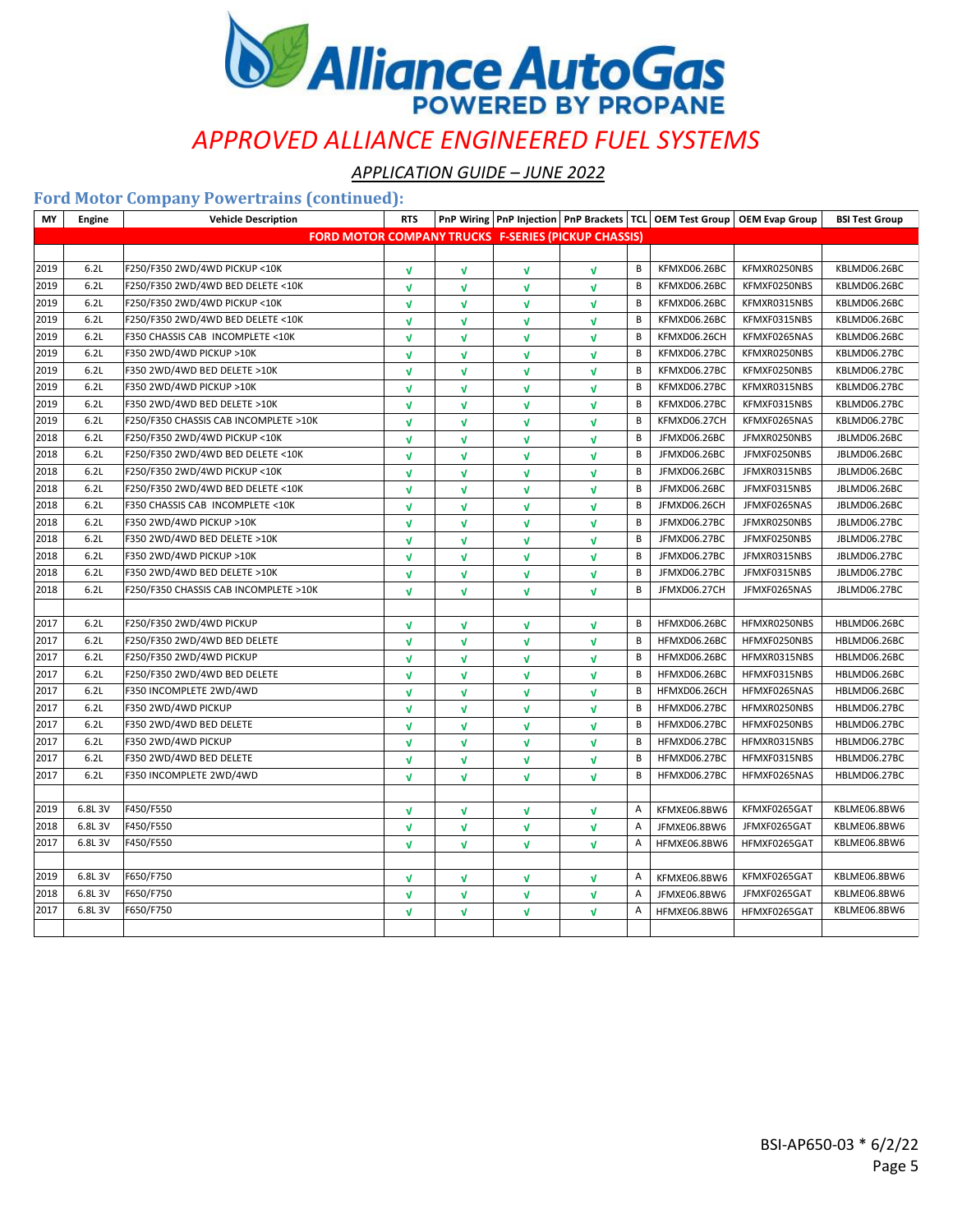

*APPLICATION GUIDE – JUNE 2022*

| <b>MY</b> | Engine | <b>Vehicle Description</b>                                 | <b>RTS</b> |              |              |              |   | PnP Wiring   PnP Injection   PnP Brackets   TCL   OEM Test Group | <b>OEM Evap Group</b> | <b>BSI Test Group</b> |
|-----------|--------|------------------------------------------------------------|------------|--------------|--------------|--------------|---|------------------------------------------------------------------|-----------------------|-----------------------|
|           |        | <b>FORD MOTOR COMPANY TRUCKS F-SERIES (PICKUP CHASSIS)</b> |            |              |              |              |   |                                                                  |                       |                       |
|           |        |                                                            |            |              |              |              |   |                                                                  |                       |                       |
| 2022      | 7.3L   | F250/F350 2WD/4WD PICKUP                                   | $\sqrt{ }$ | V            | V            | V            | В | NFMXD07.363H                                                     | NFMXR0250NHJ          | NBLMD07.363H          |
| 2022      | 7.3L   | F250/F350 2WD/4WD PICKUP                                   | $\sqrt{ }$ | V            | V            | $\mathbf{v}$ | В | NFMXD07.363H                                                     | NFMXR0360NHJ          | NBLMD07.363H          |
| 2022      | 7.3L   | F350 2WD/4WD                                               | M          | V            | M            | $\mathbf{v}$ | В | NFMXD07.373K                                                     | NFMXR0250NHJ          | <b>NBLMD07.373K</b>   |
| 2022      | 7.3L   | F350 2WD/4WD                                               | M          | V            | $\mathbf{v}$ | V            | В | NFMXD07.373K                                                     | NFMXR0360NHJ          | NBLMD07.373K          |
| 2021      | 7.3L   | F250/F350 2WD/4WD PICKUP                                   | $\sqrt{ }$ | $\mathbf{v}$ | $\mathbf{v}$ | $\mathbf{v}$ | В | MFMXD07.363H                                                     | MFMXR0250NHJ          | MBLMD07.363H          |
| 2021      | 7.3L   | F250/F350 2WD/4WD PICKUP                                   | M          | V            | $\mathbf{v}$ | V            | В | MFMXD07.363H                                                     | MFMXR0360NHJ          | MBLMD07.363H          |
| 2021      | 7.3L   | F350 2WD/4WD                                               | M          | V            | $\mathbf{v}$ | $\mathbf{v}$ | В | MFMXD07.373K                                                     | MFMXR0250NHJ          | MBLMD07.373K          |
| 2021      | 7.3L   | F350 2WD/4WD                                               | $\sqrt{ }$ | V            | $\mathbf{v}$ | $\sqrt{ }$   | В | <b>MFMXD07.373K</b>                                              | MFMXR0360NHJ          | MBLMD07.373K          |
| 2020      | 7.3L   | F250/F350 2WD/4WD PICKUP                                   | $\sqrt{ }$ | V            | V            | $\sqrt{ }$   | В | LFMXD07.363H                                                     | LFMXR0250NHJ          | LBLMD07.363H          |
| 2020      | 7.3L   | F250/F350 2WD/4WD PICKUP                                   | M          | V            | $\mathbf{v}$ | $\mathbf{v}$ | В | LFMXD07.363H                                                     | LFMXR0360NHJ          | LBLMD07.363H          |
| 2020      | 7.3L   | F350 2WD/4WD                                               | V          | V            | $\mathbf{v}$ | $\sqrt{ }$   | В | LFMXD07.373K                                                     | LFMXR0250NHJ          | LBLMD07.373K          |
| 2020      | 7.3L   | F350 2WD/4WD                                               | $\sqrt{ }$ | V            | $\mathbf{v}$ | $\mathbf{v}$ | В | LFMXD07.373K                                                     | LFMXR0360NHJ          | LBLMD07.373K          |
|           |        |                                                            |            |              |              |              |   |                                                                  |                       |                       |
| 2021      | 7.3L   | F450/F550/F600 SUPERDUTY                                   |            |              |              |              |   | MFMXE07.3BW7                                                     | MFMXF0210GDK          | <b>PENDING</b>        |
| 2020      | 7.3L   | F450/F550/F600 SUPERDUTY                                   |            |              |              |              |   | LFMXE07.3BW7                                                     | LFMXF0210GDK          | LBLME07.3BW7          |
|           |        |                                                            |            |              |              |              |   |                                                                  |                       |                       |
| 2021      | 7.3L   | F650/F750 MEDIUM DUTY                                      |            |              |              |              |   | MFMXE07.3BW7                                                     | MFMXF0210GCV          | <b>PENDING</b>        |
| 2021      | 7.3L   | F650/F750 MEDIUM DUTY                                      |            |              |              |              |   | MFMXE07.3BW7                                                     | MFMXF0360NGV          | <b>PENDING</b>        |
| 2021      | 7.3L   | <b>F53/F59 MOTORHOME CHASSIS</b>                           |            |              |              |              |   | MFMXE07.3BW7                                                     | MFMXF0365NGK          | <b>PENDING</b>        |
| 2020      | 7.3L   | F650/F750 MEDIUM DUTY                                      |            |              |              |              |   | LFMXE07.3BW7                                                     | LFMXF0210GCV          | LBLME07.3BW7          |
| 2020      | 7.3L   | F650/F750 MEDIUM DUTY                                      |            |              |              |              |   | LFMXE07.3BW7                                                     | LFMXF0360NGV          | LBLME07.3BW7          |
| 2020      | 7.3L   | F53/F59 MOTORHOME CHASSIS                                  |            |              |              |              |   | LFMXE07.3BW7                                                     | LFMXF0365NGK          | LBLME07.3BW7          |
|           |        |                                                            |            |              |              |              |   |                                                                  |                       |                       |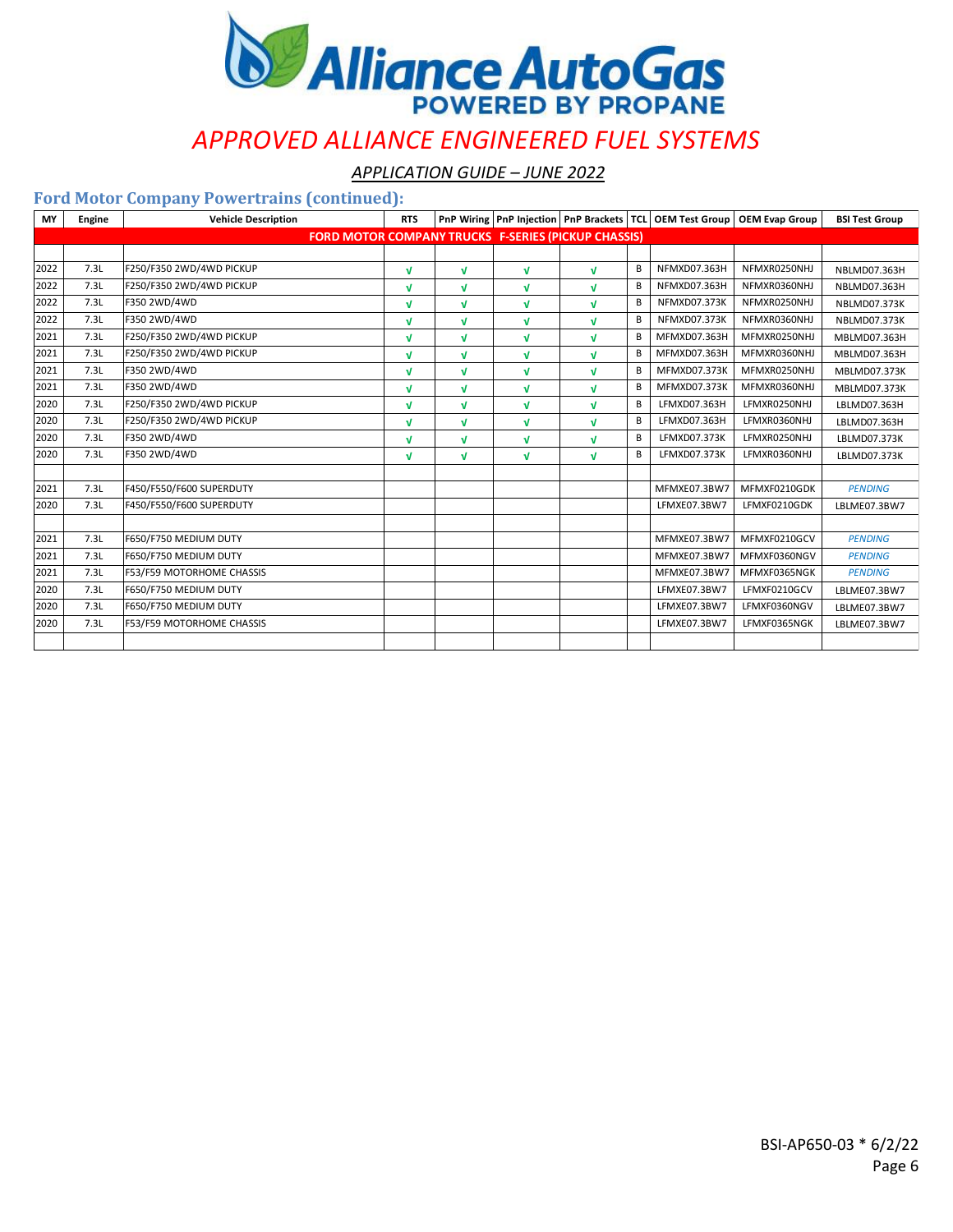

*APPLICATION GUIDE – JUNE 2022*

| MY   | Engine    | <b>Vehicle Description</b>                                          | <b>RTS</b>   |              |              |              |                |              | PnP Wiring PnP Injection PnP Brackets TCL OEM Test Group OEM Evap Group | <b>BSI Test Group</b> |
|------|-----------|---------------------------------------------------------------------|--------------|--------------|--------------|--------------|----------------|--------------|-------------------------------------------------------------------------|-----------------------|
|      |           | <b>FORD MOTOR COMPANY TRUCKS T-SERIES (TRANSIT VAN &amp; WAGON)</b> |              |              |              |              |                |              |                                                                         |                       |
|      |           |                                                                     |              |              |              |              |                |              |                                                                         |                       |
| 2022 | 3.5L PFDI | Transit T150 Wagon 2WD/4WD                                          |              |              |              |              | A              | NFMXT03.55HM | NFMXR0185NDH                                                            | NBLMT03.55HM          |
| 2022 | 3.5L PFDI | Transit T150 Wagon 2WD/4WD                                          |              |              |              |              | A              | NFMXT03.55HM | NFMXR0215GDH                                                            | NBLMT03.55HM          |
| 2022 | 3.5L PFDI | Transit T150/250/350 Van/Wagon 2WD/4WD                              |              |              |              |              | Α              | NFMXD03.56BG | NFMXR0185NDJ                                                            | NBLMD03.56BG          |
| 2022 | 3.5L PFDI | Transit T250/350 Chassis Cab/Cutaway 2WD/4WD                        |              |              |              |              | A              | NFMXD03.56BG | NFMXF0185NDJ                                                            | NBLMD03.56BG          |
| 2022 | 3.5L PFDI | Transit T150/250/350 Van, T350 Wagon 2WD/4WD                        |              |              |              |              | A              | NFMXD03.56BG | NFMXR0215GDJ                                                            | NBLMD03.56BG          |
| 2022 | 3.5L PFDI | Transit T250/350 Chassis Cab/Cutaway 2WD/4WD                        |              |              |              |              | А              | NFMXD03.56BG | NFMXF0215GDJ                                                            | NBLMD03.56BG          |
| 2022 | 3.5L PFDI | Transit T350 Wagon/Van 2WD                                          |              |              |              |              | $\overline{A}$ | NFMXD03.57BG | NFMXR0185NDJ                                                            | NBLMD03.57BG          |
| 2022 | 3.5L PFDI | Transit T350 Wagon/Van 2WD                                          |              |              |              |              | A              | NFMXD03.57BG | NFMXR0215GDJ                                                            | NBLMD03.57BG          |
| 2021 | 3.5L PFDI | Transit T150 Wagon 2WD/4WD                                          |              |              |              |              | Α              | MFMXT03.55HM | MFMXR0185NDH                                                            | MBLMT03.55HM          |
| 2021 | 3.5L PFDI | Transit T150 Wagon 2WD/4WD                                          |              |              |              |              | A              | MFMXT03.55HM | MFMXR0215GDH                                                            | MBLMT03.55HM          |
| 2021 | 3.5L PFDI | Transit T150/250/350 Van/Wagon 2WD/4WD                              |              |              |              |              | Α              | MFMXD03.56BG | MFMXR0185NDJ                                                            | MBLMD03.56BG          |
| 2021 | 3.5L PFDI | Transit T250/350 Chassis Cab/Cutaway 2WD/4WD                        |              |              |              |              | A              | MFMXD03.56BG | MFMXF0185NDJ                                                            | MBLMD03.56BG          |
| 2021 | 3.5L PFDI | Transit T150/250/350 Van, T350 Wagon 2WD/4WD                        |              |              |              |              | Α              | MFMXD03.56BG | MFMXR0215GDJ                                                            | MBLMD03.56BG          |
| 2021 | 3.5L PFDI | Transit T250/350 Chassis Cab/Cutaway 2WD/4WD                        |              |              |              |              | Α              | MFMXD03.56BG | MFMXF0215GDJ                                                            | MBLMD03.56BG          |
| 2021 | 3.5L PFDI | Transit T350 Wagon/Van 2WD                                          |              |              |              |              | A              | MFMXD03.57BG | MFMXR0185NDJ                                                            | MBLMD03.57BG          |
| 2021 | 3.5L PFDI | Transit T350 Wagon/Van 2WD                                          |              |              |              |              | Α              | MFMXD03.57BG | MFMXR0215GDJ                                                            | MBLMD03.57BG          |
| 2020 | 3.5L PFDI | Transit T150 Wagon 2WD/4WD                                          |              | V            |              | $\mathbf{v}$ | A              | LFMXT03.55HM | LFMXR0185NDH                                                            | LBLMT03.55HM          |
| 2020 | 3.5L PFDI | Transit T150 Wagon 2WD/4WD                                          |              | $\mathbf v$  |              | $\mathbf{v}$ | A              | LFMXT03.55HM | LFMXR0215GDH                                                            | LBLMT03.55HM          |
| 2020 | 3.5L PFDI | T150/250/350 Van/Wagon/Cutaway 2WD/4WD                              |              | $\mathbf v$  |              | $\mathbf{v}$ | А              | LFMXD03.56BG | LFMXR0185NDJ                                                            | LBLMD03.56BG          |
| 2020 | 3.5L PFDI | T150/250/350 Van/Wagon/Cutaway 2WD/4WD                              |              | $\mathbf{v}$ |              | $\mathbf{v}$ | Α              | LFMXD03.56BG | LFMXR0185NDJ                                                            | LBLMD03.56BG          |
| 2020 | 3.5L PFDI | T150/250/350 Van/Wagon/Cutaway 2WD/4WD                              |              | V            |              | $\mathbf{v}$ | A              | LFMXD03.56BG | LFMXR0215GDJ                                                            | LBLMD03.56BG          |
|      |           |                                                                     |              | V            |              | $\sqrt{ }$   |                |              |                                                                         |                       |
| 2020 | 3.5L PFDI | T150/250/350 Van/Wagon/Cutaway 2WD/4WD                              |              | V            |              | $\mathbf{v}$ | A              | LFMXD03.56BG | LFMXF0215GDJ                                                            | LBLMD03.56BG          |
| 2020 | 3.5L PFDI | Transit T350 Wagon/Van 2WD                                          |              | V            |              | $\mathbf{v}$ | Α              | LFMXD03.57BG | LFMXR0185NDJ                                                            | LBLMD03.57BG          |
| 2020 | 3.5L PFDI | Transit T350 Wagon/Van 2WD                                          |              |              |              |              | Α              | LFMXD03.57BG | LFMXR0215GDJ                                                            | LBLMD03.57BG          |
|      |           |                                                                     |              |              |              |              |                |              |                                                                         |                       |
| 2022 | 3.5I GTDI | <b>Transit EcoBoost</b>                                             |              |              |              |              |                |              |                                                                         | <b>IN DEVELOPMENT</b> |
|      |           |                                                                     | $\mathbf{v}$ | V            | $\mathbf{v}$ |              |                |              |                                                                         |                       |
| 2019 | 3.7L      | <b>Transit MDPV</b>                                                 |              |              |              | $\mathbf{v}$ | В              | KFMXT03.75HJ | KFMXR0190NDB                                                            | KBLMT03.75HK          |
| 2019 | 3.7L      | <b>Transit FFV MDPV</b>                                             | $\mathbf{V}$ | $\mathbf{v}$ | V            | $\mathbf{v}$ | В              | KFMXT03.75HK | KFMXR0190NDB                                                            | KBLMT03.75HK          |
| 2019 | 3.7L      | Transit FFV <10K                                                    | $\sqrt{ }$   | V            | $\mathbf v$  | $\sqrt{ }$   | В              | KFMXD03.76BK | KFMXF0190NBS                                                            | KBLMD03.76BX          |
| 2019 | 3.7L      | Transit FFV <10K                                                    | $\mathbf{V}$ | V            | V            | $\mathbf{v}$ | B              | KFMXD03.76BK | KFMXR0190NBS                                                            | KBLMD03.76BX          |
| 2019 | 3.7L      | Transit FFV T250/T350 CUTAWAY CHASSIS CAB <10K                      | $\sqrt{ }$   | $\mathbf{v}$ | V            | $\sqrt{ }$   | B              | KFMXD03.76BK | KFMXF0190NBS                                                            | KBLMD03.76BX          |
| 2019 | 3.7L      | Transit <10K                                                        | V            | V            | V            | $\mathbf{v}$ | B              | KFMXD03.76BX | KFMXR0190NBS                                                            | KBLMD03.76BX          |
| 2019 | 3.7L      | Transit T250/T350 CUTAWAY CHASSIS CAB <10K                          | $\mathbf{v}$ | V            | V            | $\mathbf{v}$ | B              | KFMXD03.77BX | KFMXF0190NBS                                                            | KBLMD03.77BX          |
| 2019 | 3.7L      | Transit T350 DRW >10K                                               | $\mathbf{V}$ | v            | V            | $\mathbf{v}$ | B              | KFMXD03.77BX | KFMXR0190NBS                                                            | KBLMD03.77BX          |
| 2018 | 3.7L      | <b>Transit MDPV</b>                                                 | $\mathbf{v}$ | $\mathbf{v}$ | V            | $\sqrt{ }$   | B              | JFMXT03.75HJ | JFMXR0190NDB                                                            | JBLMT03.75HK          |
| 2018 | 3.7L      | <b>Transit FFV MDPV</b>                                             | $\sqrt{ }$   | V            | V            | $\sqrt{ }$   | В              | JFMXT03.75HK | JFMXR0190NDB                                                            | JBLMT03.75HK          |
| 2018 | 3.7L      | Transit FFV <10K                                                    | $\mathbf{v}$ | $\mathbf{v}$ | V            | $\mathbf{v}$ | B              | JFMXD03.76BK | JFMXR0190NBS                                                            | JBLMD03.76BX          |
| 2018 | 3.7L      | Transit FFV T250/T350 CUTAWAY CHASSIS CAB <10K                      | $\mathbf{V}$ | V            | V            | $\mathbf{v}$ | B              | JFMXD03.76BK | JFMXF0190NBS                                                            | JBLMD03.76BX          |
| 2018 | 3.7L      | Transit <10K                                                        | $\sqrt{ }$   | V            | $\mathbf v$  | $\sqrt{ }$   | B              | JFMXD03.76BX | JFMXR0190NBS                                                            | JBLMD03.76BX          |
| 2018 | 3.7L      | Transit T250/T350 CUTAWAY CHASSIS CAB <10K                          | V            | $\mathbf{v}$ | V            | $\sqrt{ }$   | B              | JFMXD03.76BX | JFMXF0190NBS                                                            | JBLMD03.76BX          |
| 2018 | 3.7L      | Transit T350 DRW >10K                                               | $\sqrt{ }$   | V            | V            | $\sqrt{ }$   | B              | JFMXD03.77BX | JFMXR0190NBS                                                            | JBLMD03.77BX          |
| 2017 | 3.7L      | Transit T150                                                        | $\mathbf{v}$ | V            | $\mathbf v$  | $\mathbf{v}$ | B              | HFMXT03.75HG | HFMXR0190NBD                                                            | HBLMD03.75HG          |
| 2017 | 3.7L      | Transit T250,T350 VAN/WAGON/CUTAWAY                                 | $\mathbf v$  | V            | V            | $\mathbf{v}$ | В              | HFMXD03.76BX | HFMXF0190NBS                                                            | HBLMD03.76BX          |
| 2017 | 3.7L      | Transit T250,T350 VAN/WAGON/CUTAWAY                                 | V            | $\mathbf{v}$ | V            | $\mathbf{v}$ | B              | HFMXD03.76BX | HFMXR0190NBD                                                            | HBLMD03.76BX          |
| 2017 | 3.7L      | Transit T150,T250,T350 VAN/WAGON/CUTAWAY                            | V            | V            | V            | $\sqrt{ }$   | B              | HFMXT03.76BG | HFMXF0190NBD                                                            | HBLMD03.76BG          |
| 2017 | 3.7L      | Transit T150,T250,T350 VAN/WAGON/CUTAWAY                            | $\mathbf v$  | V            | V            | $\mathbf{v}$ | B              | HFMXT03.76BG | HFMXF0190NBS                                                            | HBLMD03.76BG          |
| 2017 | 3.7L      | Transit T350 CHASSIS CAB/CUTAWAY                                    | V            | <b>V</b>     | V            | $\mathbf{v}$ | B              | HFMXD03.77BX | HFMXF0190NBS                                                            | HBLMD03.77BX          |
|      |           |                                                                     |              |              |              |              |                |              |                                                                         |                       |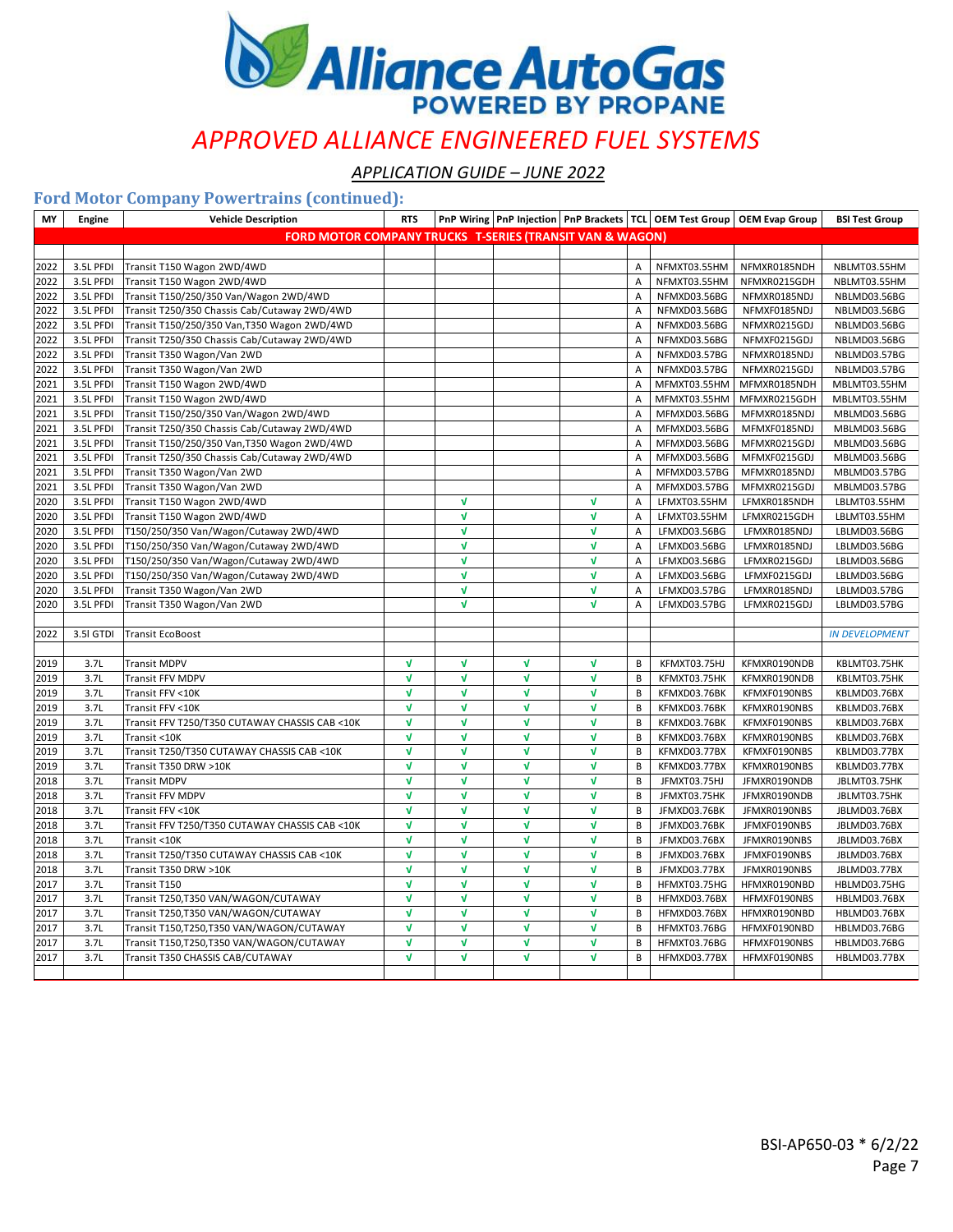

*APPLICATION GUIDE – JUNE 2022*

#### **General Motors Powertrains:**

| MY   | Engine   | <b>Vehicle Description</b>                      | <b>RTS</b>   |              |              |                                                          |   |              | PnP Wiring   PnP Injection   PnP Brackets   TCL   OEM Test Group   OEM Evap Group | <b>BSI Test Group</b> |
|------|----------|-------------------------------------------------|--------------|--------------|--------------|----------------------------------------------------------|---|--------------|-----------------------------------------------------------------------------------|-----------------------|
|      |          |                                                 |              |              |              | <b>GENERAL MOTORS TRUCKS C/K-SERIES (PICKUP CHASSIS)</b> |   |              |                                                                                   |                       |
|      |          |                                                 |              |              |              |                                                          |   |              |                                                                                   |                       |
| 2021 | 5.3L GDI | Silverado/Sierra                                |              |              |              |                                                          | A | MGMXT05.3385 | MGMXR017350D                                                                      | <b>COMMITTED</b>      |
| 2021 | 5.3L GDI | Silverado/Sierra, Cab Chassis, Trailboss, AT4   |              |              |              |                                                          | Α | MGMXT05.3386 | MGMXR017350D                                                                      | <b>COMMITTED</b>      |
| 2021 | 5.3L GDI | Tahoe/Yukon                                     |              |              |              |                                                          | A | MGMXT05.3388 | MGMXR017350D                                                                      | <b>IN TESTING</b>     |
| 2021 | 5.3L GDI | Suburban/Yukon XL                               |              |              |              |                                                          | A | MGMXT05.3388 | MGMXR022450C                                                                      | <b>IN TESTING</b>     |
| 2020 | 5.3L GDI | Silverado/Sierra                                |              |              |              |                                                          | A | LGMXT05.3385 | LGMXR017350D                                                                      | <b>PENDING</b>        |
| 2020 | 5.3L GDI | Silverado/Sierra, Cab Chassis, Trailboss, AT4   |              |              |              |                                                          | A | LGMXT05.3386 | LGMXR017350D                                                                      | <b>PENDING</b>        |
| 2019 | 5.3L GDI | Silverado/Sierra, Cab Chassis                   |              |              |              |                                                          | A | KGMXT05.3385 | KGMXR016150A                                                                      | <b>PENDING</b>        |
| 2019 | 5.3L GDI | Silverado/Sierra, Cab Chassis                   |              |              |              |                                                          | A | KGMXT05.3385 | KGMXR017350D                                                                      | <b>PENDING</b>        |
| 2019 | 5.3L GDI | Silverado/Sierra, Cab Chassis                   |              |              |              |                                                          | A | KGMXT05.3386 | KGMXR016150A                                                                      | <b>PENDING</b>        |
| 2019 | 5.3L GDI | Silverado/Sierra, Cab Chassis                   |              |              |              |                                                          | A | KGMXT05.3386 | KGMXR017350D                                                                      | <b>PENDING</b>        |
|      |          |                                                 |              |              |              |                                                          |   |              |                                                                                   |                       |
| 2020 | 5.3L GDI | Silverado/Sierra, Tahoe/Yukon                   | $\mathbf{v}$ | V            |              | $\sqrt{ }$                                               | Α | LGMXT05.3382 | LGMXR016150A                                                                      | LBLMT05.3382          |
| 2020 | 5.3L GDI | Silverado/Sierra, Tahoe/Yukon                   | $\mathbf{v}$ | V            |              | $\sqrt{ }$                                               | Α | LGMXT05.3384 | LGMXR016150A                                                                      | LBLMT05.3382          |
| 2020 | 5.3L GDI | Suburban/Yukon XL                               | $\mathbf{v}$ | V            |              | $\mathbf{v}$                                             | Α | LGMXT05.3382 | LGMXR021250B                                                                      | LBLMT05.3382          |
| 2020 | 5.3L GDI | Suburban/Yukon XL                               | $\mathbf{v}$ | $\mathbf{v}$ |              | $\mathbf{v}$                                             | A | LGMXT05.3384 | LGMXR021250B                                                                      | LBLMT05.3382          |
| 2019 | 5.3L GDI | Silverado/Sierra, Tahoe/Yukon                   | $\mathbf{v}$ | V            |              | $\sqrt{ }$                                               | A | KGMXT05.3382 | KGMXR016150A                                                                      | LBLMT05.338K          |
| 2019 | 5.3L GDI | Silverado/Sierra, Tahoe/Yukon                   | $\mathbf{v}$ | $\mathbf{v}$ |              | $\sqrt{ }$                                               | А | KGMXT05.3384 | KGMXR016150A                                                                      | LBLMT05.338K          |
| 2019 | 5.3L GDI | Suburban/Yukon XL                               | $\mathbf{v}$ | $\mathbf{v}$ |              | $\mathbf{v}$                                             | A | KGMXT05.3382 | KGMXR021250B                                                                      | LBLMT05.338K          |
| 2019 | 5.3L GDI | Suburban/Yukon XL                               | $\mathbf{v}$ | $\mathbf{v}$ |              | $\mathbf{v}$                                             | A | KGMXT05.3384 | KGMXR021250B                                                                      | LBLMT05.338K          |
| 2018 | 5.3L GDI | Silverado/Sierra, Tahoe/Yukon                   | $\sqrt{ }$   | V            |              | $\mathbf{v}$                                             | Α | JGMXT05.3382 | JGMXR016150A                                                                      | LBLMT05.338J          |
| 2018 | 5.3L GDI | Silverado/Sierra, Tahoe/Yukon                   | V            | V            |              | $\sqrt{ }$                                               | А | JGMXT05.3384 | JGMXR016150A                                                                      | LBLMT05.338J          |
| 2018 | 5.3L GDI | Silverado/Sierra, Suburban/Yukon XL             | $\mathbf{v}$ | $\mathbf{v}$ |              | $\mathbf{v}$                                             | A | JGMXT05.3382 | JGMXR021250B                                                                      | LBLMT05.338J          |
| 2018 | 5.3L GDI | Silverado/Sierra, Suburban/Yukon XL             | $\mathbf{v}$ | $\mathbf{v}$ |              | $\mathbf{v}$                                             | Α | JGMXT05.3384 | JGMXR021250B                                                                      | LBLMT05.338J          |
| 2018 | 5.3L GDI | Silverado/Sierra Cab Chassis, Suburban/Yukon XL | $\sqrt{ }$   | V            |              | $\sqrt{ }$                                               | A | JGMXT05.3382 | JGMXR0223840                                                                      | LBLMT05.338J          |
| 2018 | 5.3L GDI | Silverado/Sierra Cab Chassis, Suburban/Yukon XL | $\mathbf{v}$ | V            |              | $\mathbf{v}$                                             | A | JGMXT05.3384 | JGMXR0223840                                                                      | LBLMT05.338J          |
| 2017 | 5.3L GDI | Silverado/Sierra, Tahoe/Yukon                   | $\mathbf{v}$ | V            |              | $\mathbf{v}$                                             | А | HGMXT05.3382 | HGMXR016150A                                                                      | LBLMT05.338H          |
| 2017 | 5.3L GDI | Silverado/Sierra, Tahoe/Yukon                   | $\sqrt{ }$   | V            |              | $\sqrt{ }$                                               | A | HGMXT05.3384 | HGMXR016150A                                                                      | LBLMT05.338H          |
| 2017 | 5.3L GDI | Silverado/Sierra, Suburban/Yukon XL             | $\mathbf{v}$ | V            |              | $\mathbf{v}$                                             | А | HGMXT05.3382 | HGMXR021250B                                                                      | LBLMT05.338H          |
| 2017 | 5.3L GDI | Silverado/Sierra, Suburban/Yukon XL             | $\mathbf{v}$ | $\mathbf{v}$ |              | $\mathbf{v}$                                             | A | HGMXT05.3384 | HGMXR021250B                                                                      | LBLMT05.338H          |
| 2017 | 5.3L GDI | Silverado/Sierra Cab Chassis, Suburban/Yukon XL | $\sqrt{ }$   | V            |              | $\mathbf{v}$                                             | A | HGMXT05.3382 | HGMXR0223840                                                                      | LBLMT05.338H          |
| 2017 | 5.3L GDI | Silverado/Sierra Cab Chassis, Suburban/Yukon XL | $\mathbf{v}$ | $\mathbf{v}$ |              | $\mathbf{v}$                                             | А | HGMXT05.3384 | HGMXR0223840                                                                      | LBLMT05.338H          |
|      |          |                                                 |              |              |              |                                                          |   |              |                                                                                   |                       |
| 2019 | 6.OL     | C/K2500/3500 Silverado/Sierra 2WD/4WD           |              | V            | $\mathbf v$  | $\sqrt{ }$                                               | B | KGMXD06.0394 | KGMXF0223850                                                                      | KBLMD06.0395          |
| 2018 | 6.0L     | C/K2500/3500 Silverado/Sierra 2WD/4WD           | $\mathbf{v}$ | V            | $\mathbf v$  | $\mathbf{v}$                                             | B | JGMXD06.0394 | JGMXF0223850                                                                      | JBLMD06.039Z          |
| 2017 | 6.0L     | C/K2500/3500 Silverado/Sierra 2WD/4WD           | V            | $\mathbf{v}$ | $\mathbf{v}$ | $\mathbf{v}$                                             | B | HGMXD06.0394 | HGMXF0223841                                                                      | JBLMD06.0395          |
| 2017 | 6.0L     | C/K2500/3500 Silverado/Sierra 2WD/4WD           | $\mathbf{v}$ | $\mathbf{v}$ | $\mathbf{v}$ | $\mathbf{v}$                                             | B | HGMXD06.0394 | HGMXF0223850                                                                      | JBLMD06.0395          |
|      |          |                                                 |              |              |              |                                                          |   |              |                                                                                   |                       |
| 2019 | 6.0L     | C/K2500/3500 Silverado/Sierra 2WD/4WD           |              | V            | V            | $\sqrt{ }$                                               | В | KGMXD06.0395 | KGMXR021260A                                                                      | KBLMD06.0395          |
| 2018 | 6.OL     | C/K2500/3500 Silverado/Sierra 2WD/4WD           | V            | V            | V            | $\sqrt{ }$                                               | В | JGMXD06.0395 | JGMXR021260A                                                                      | JBLMD06.039Z          |
| 2017 | 6.OL     | C/K2500/3500 Silverado/Sierra 2WD/4WD           | $\mathbf{v}$ | V            | V            | $\mathbf{v}$                                             | B | HGMXD06.0395 | HGMXR0223841                                                                      | JBLMD06.0395          |
| 2017 | 6.0L     | C/K2500/3500 Silverado/Sierra 2WD/4WD           | $\mathbf{v}$ | $\mathbf{v}$ | V            | $\sqrt{ }$                                               | B | HGMXD06.0395 | HGMXR021260A                                                                      | JBLMD06.0395          |
|      |          |                                                 |              |              |              |                                                          |   |              |                                                                                   |                       |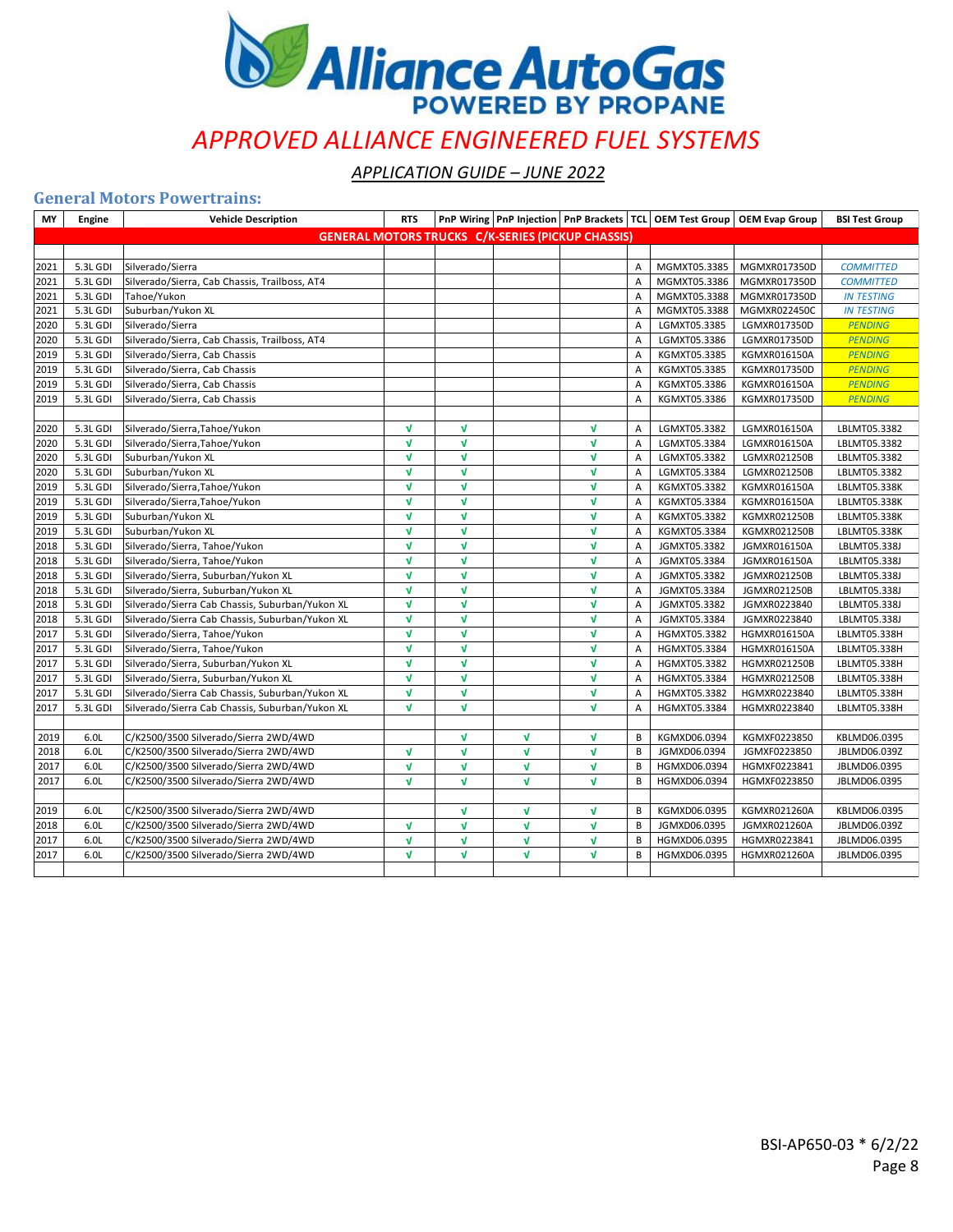

*APPLICATION GUIDE – JUNE 2022*

### **General Motors Powertrains (continued):**

| MY   | Engine           | <b>Vehicle Description</b>                           | <b>RTS</b>   |              |              |                                                          |   |              | PnP Wiring   PnP Injection   PnP Brackets   TCL   OEM Test Group   OEM Evap Group | <b>BSI Test Group</b> |
|------|------------------|------------------------------------------------------|--------------|--------------|--------------|----------------------------------------------------------|---|--------------|-----------------------------------------------------------------------------------|-----------------------|
|      |                  |                                                      |              |              |              | <b>GENERAL MOTORS TRUCKS C/K-SERIES (PICKUP CHASSIS)</b> |   |              |                                                                                   |                       |
|      |                  |                                                      |              |              |              |                                                          |   |              |                                                                                   |                       |
| 2019 | 6.0L             | K3500 Suburban 4WD                                   | M            | V            | V            | $\sqrt{ }$                                               | B | KGMXD06.0398 | KGMXR0260843                                                                      | KBLMD06.0399          |
| 2019 | 6.0L             | C/K3500 Silverado/Sierra CAB CHASSIS 2WD/4WD         | $\sqrt{ }$   | V            | V            | $\sqrt{ }$                                               | B | KGMXD06.0398 | KGMXR0223850                                                                      | KBLMD06.0399          |
| 2018 | 6.0 <sub>L</sub> | K3500 Suburban 4WD                                   | M            | V            | V            | $\mathbf{v}$                                             | B | JGMXD06.0398 | JGMXR0260843                                                                      | JBLMD6.039Y           |
| 2018 | 6.0L             | C/K3500 Silverado/Sierra CAB CHASSIS 2WD/4WD         | $\sqrt{ }$   | V            | $\mathbf{v}$ | $\mathbf{v}$                                             | B | JGMXD06.0398 | JGMXR0223850                                                                      | JBLMD6.039Y           |
| 2017 | 6.0L             | K3500 Suburban 4WD                                   | $\sqrt{ }$   | V            | V            | $\sqrt{ }$                                               | B | HGMXD06.0398 | HGMXR0260843                                                                      | JBLMD6.0399           |
| 2017 | 6.0L             | C/K3500 Silverado/Sierra CAB CHASSIS 2WD/4WD         | $\mathbf{v}$ | V            | V            | $\mathbf{v}$                                             | B | HGMXD06.0398 | HGMXR0223850                                                                      | JBLMD6.0399           |
| 2016 | 6.OL             | K3500 Suburban 4WD                                   | $\sqrt{ }$   | V            | V            | $\mathbf{v}$                                             | B | GGMXD06.0398 | GGMXR0260843                                                                      | JBLMD6.039W           |
| 2016 | 6.0L             | C/K3500 Silverado/Sierra CAB CHASSIS 2WD/4WD         | $\sqrt{ }$   | V            | V            | $\sqrt{ }$                                               | B | GGMXD06.0398 | GGMXR0223850                                                                      | JBLMD6.039W           |
|      |                  |                                                      |              |              |              |                                                          |   |              |                                                                                   |                       |
| 2019 | 6.OL             | C/K3500 Silverado/Sierra 2WD/4WD                     |              | <b>V</b>     | $\mathbf{v}$ | $\mathbf{v}$                                             | B | KGMXD06.0399 | KGMXR021260A                                                                      | KBLMD06.0399          |
| 2018 | 6.0L             | C/K3500 Silverado/Sierra 2WD/4WD                     |              | V            | V            | $\mathbf{v}$                                             | B | JGMXD06.0399 | JGMXR021260A                                                                      | JBLMD6.039Y           |
| 2017 | 6.0L             | C/K3500 Silverado/Sierra 2WD/4WD                     |              | V            | V            | $\sqrt{ }$                                               | В | HGMXD06.0399 | HGMXR0223842                                                                      | JBLMD6.0399           |
| 2017 | 6.0L             | C/K3500 Silverado/Sierra 2WD/4WD                     |              | V            | V            | $\mathbf{v}$                                             | B | HGMXD06.0399 | <b>HGMXR021260A</b>                                                               | JBLMD6.0399           |
| 2016 | 6.0L             | C/K3500 Silverado/Sierra 2WD/4WD                     |              | V            | $\mathbf{v}$ | $\mathbf{v}$                                             | B | GGMXD06.0399 | GGMXR0223842                                                                      | JBLMD6.039W           |
|      |                  |                                                      |              |              |              |                                                          |   |              |                                                                                   |                       |
| 2017 | 6.0L             | C/K2500 Silverado/Sierra 2500HD                      | $\sqrt{ }$   | V            | M            | $\sqrt{ }$                                               | B | HGMXE06.0584 | ALL                                                                               | JBLME06.0584          |
| 2017 | 6.0L             | C/K2500 Silverado/Sierra 3500HD                      | $\sqrt{ }$   | $\mathbf{v}$ | V            | $\mathbf{v}$                                             | В | HGMXE06.0584 | ALL                                                                               | JBLME06.0584          |
|      |                  |                                                      |              |              |              |                                                          |   |              |                                                                                   |                       |
| 2022 | 6.6L DI          | C/K3500 Silverado/Sierra 2WD/4WD Cab Chassis         |              |              |              |                                                          | A | NGMXD06.6398 | NGMXF016360D                                                                      | NBLMD06.6398          |
| 2022 | 6.6L DI          | C/K2500/3500 HD Silverado/Sierra 2WD/4WD Cab Chassis |              |              |              |                                                          | A | NGMXD06.6398 | NGMXF02176BB                                                                      | NBLMD06.6398          |
| 2022 | 6.6L DI          | C/K2500/3500 HDSilverado/Sierra 2WD/4WD              |              |              |              |                                                          | A | NGMXD06.6398 | <b>NGMXR021260A</b>                                                               | NBLMD06.6398          |
| 2021 | 6.6L DI          | C/K3500 Silverado/Sierra 2WD/4WD Cab Chassis         |              |              |              |                                                          | A | MGMXD06.6398 | MGMXF016360D                                                                      | MBLMD06.6398          |
| 2021 | 6.6L DI          | C/K2500/3500 HD Silverado/Sierra 2WD/4WD Cab Chassis |              |              |              |                                                          | A | MGMXD06.6398 | MGMXF02176BB                                                                      | MBLMD06.6398          |
| 2021 | 6.6L DI          | C/K2500/3500 HDSilverado/Sierra 2WD/4WD              |              |              |              |                                                          | Α | MGMXD06.6398 | MGMXR021260A                                                                      | MBLMD06.6398          |
| 2020 | 6.6L DI          | C/K3500 Silverado/Sierra 2WD/4WD Cab Chassis         |              |              |              |                                                          | A | LGMXD06.6398 | LGMXF016360D                                                                      | LBLMD06.6398          |
| 2020 | 6.6L DI          | C/K3500 Silverado/Sierra 2WD/4WD Cab Chassis         |              |              |              |                                                          | A | LGMXD06.6398 | LGMXF02176BB                                                                      | LBLMD06.6398          |
| 2020 | 6.6L DI          | C/K3500 Silverado/Sierra 2WD/4WD Cab Chassis         |              |              |              |                                                          | A | LGMXD06.6398 | LGMXF0223850                                                                      | LBLMD06.6398          |
| 2020 | 6.6L DI          | C/K2500/3500 Silverado/Sierra 2WD/4WD                |              |              |              |                                                          | A | LGMXD06.6398 | LGMXR021260A                                                                      | LBLMD06.6398          |
|      |                  |                                                      |              |              |              |                                                          |   |              |                                                                                   |                       |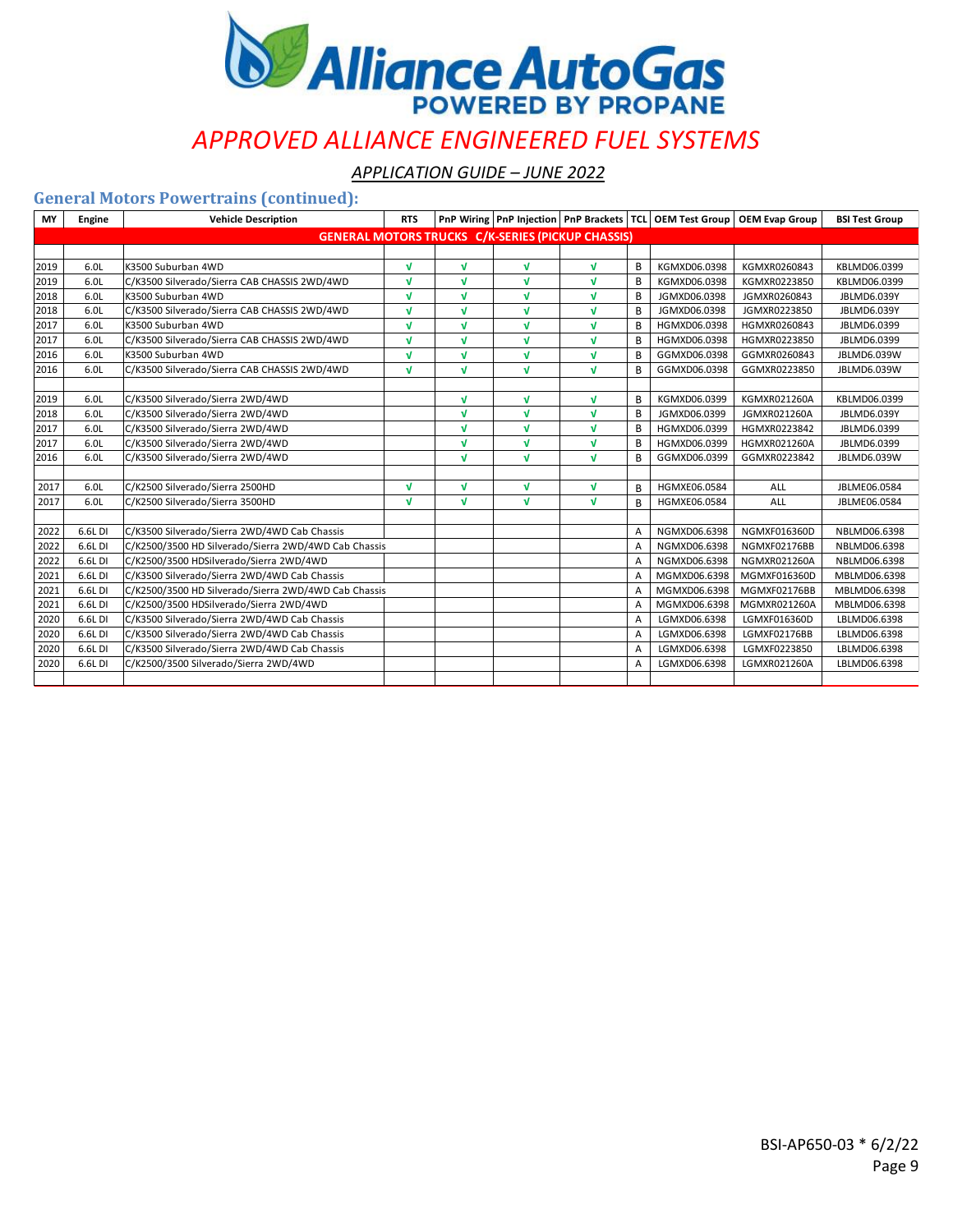

*APPLICATION GUIDE – JUNE 2022*

### **General Motors Powertrains (continued):**

| MY   | <b>Engine</b> | <b>Vehicle Description</b>                     | <b>RTS</b>   |              |                                                     |              |   |              | PnP Wiring   PnP Injection   PnP Brackets   TCL   OEM Test Group   OEM Evap Group | <b>BSI Test Group</b> |
|------|---------------|------------------------------------------------|--------------|--------------|-----------------------------------------------------|--------------|---|--------------|-----------------------------------------------------------------------------------|-----------------------|
|      |               |                                                |              |              | <b>GENERAL MOTORS TRUCKS G-SERIES (VAN CHASSIS)</b> |              |   |              |                                                                                   |                       |
|      |               |                                                |              |              |                                                     |              |   |              |                                                                                   |                       |
| 2017 | 4.8L          | G2500/3500 Express/Savanna 2WD CARGO/PASS      | $\sqrt{ }$   | V            | $\mathbf{v}$                                        | V            | В | HGMXD06.0394 | HGMXF0223841                                                                      | JBLMD06.0395          |
| 2017 | 4.8L          | G3500 Express/Savanna 2WD CUTAWAY              | V            | V            | V                                                   | V            | В | HGMXD06.0394 | HGMXF0176860                                                                      | JBLMD06.0395          |
| 2016 | 4.8L          | G2500/3500 Express/Savanna 2WD CARGO/PASS      | $\sqrt{ }$   | V            | V                                                   | V            | В | GGMXD06.0394 | GGMXF0223841                                                                      | JBLMD06.039X          |
|      |               |                                                |              |              |                                                     |              |   |              |                                                                                   |                       |
| 2017 | 4.8L          | G2500/3500 Express/Savanna 2WD CARGO/PASS      |              | V            | V                                                   | V            | В | HGMXD06.0395 | HGMXF0223841                                                                      | JBLMD06.0395          |
| 2017 | 4.8L          | G3500 Express/Savanna 2WD CUTAWAY              |              | V            | V                                                   | $\sqrt{ }$   | в | HGMXD06.0395 | HGMXF0176860                                                                      | JBLMD06.0395          |
| 2016 | 4.8L          | G3500 Express/Savanna 2WD CUTAWAY              |              | V            | V                                                   | V            | В | GGMXD06.0395 | GGMXF0176860                                                                      | JBLMD06.039X          |
|      |               |                                                |              |              |                                                     |              |   |              |                                                                                   |                       |
| 2020 | 6.0L          | G3500 Express/Savanna 2WD CUTAWAY              |              | V            | $\mathbf v$                                         | V            | В | LGMXD06.0394 | LGMXF0176860                                                                      | <b>PENDING</b>        |
| 2019 | 6.0L          | G3500 Express/Savanna 2WD CUTAWAY              |              | V            | V                                                   | V            | в | KGMXD06.0394 | KGMXF0176860                                                                      | KBLMD06.0395          |
| 2018 | 6.0L          | G3500 Express/Savanna 2WD CUTAWAY              |              | V            | $\mathbf{v}$                                        | $\sqrt{ }$   | В | JGMXD06.0394 | JGMXF0176860                                                                      | JBLMD06.039Z          |
| 2017 | 6.0L          | G2500/3500 Express/Savanna 2WD CARGO/PASS      |              | V            | V                                                   | V            | В | HGMXD06.0394 | HGMXF0223841                                                                      | JBLMD06.0395          |
| 2017 | 6.0L          | G3500 Express/Savanna 2WD CUTAWAY              |              | V            | V                                                   | $\sqrt{ }$   | в | HGMXD06.0394 | HGMXF0176860                                                                      | JBLMD06.0395          |
| 2016 | 6.0L          | G2500/3500 Express/Savanna 2WD CARGO/PASS      |              | V            | V                                                   | V            | В | GGMXD06.0394 | GGMXF0223841                                                                      | JBLMD06.039X          |
| 2016 | 6.0L          | G3500 Express/Savanna 2WD CUTAWAY              |              | V            | V                                                   | V            | В | GGMXD06.0394 | GGMXF0176860                                                                      | JBLMD06.039X          |
|      |               |                                                |              |              |                                                     |              |   |              |                                                                                   |                       |
| 2020 | 6.0L          | G2500/3500 Express/Savanna 2WD CARGO/PASS      |              | V            | V                                                   | V            | В | LGMXD06.0395 | LGMXR0223841                                                                      | <b>PENDING</b>        |
| 2020 | 6.0L          | G3500 Express/Savanna 2WD CUTAWAY              |              | V            | V                                                   | V            | В | LGMXD06.0395 | LGMXF0176860                                                                      | <b>PENDING</b>        |
| 2019 | 6.0L          | G2500/3500 Express/Savanna 2WD CARGO/PASS      |              | V            | V                                                   | V            | В | KGMXD06.0395 | KGMXR0223841                                                                      | KBLMD06.0395          |
| 2019 | 6.0L          | G3500 Express/Savanna 2WD CUTAWAY              |              | V            | V                                                   | V            | В | KGMXD06.0395 | KGMXF0176860                                                                      | KBLMD06.0395          |
| 2018 | 6.0L          | G2500/3500 Express/Savanna 2WD CARGO/PASS      |              | V            | V                                                   | V            | B | JGMXD06.0395 | JGMXR0223841                                                                      | JBLMD06.039Z          |
| 2018 | 6.0L          | G3500 Express/Savanna 2WD CUTAWAY              |              | V            | $\mathbf{v}$                                        | V            | B | JGMXD06.0395 | JGMXF0176860                                                                      | JBLMD06.039Z          |
| 2017 | 6.0L          | G2500/3500 Express/Savanna 2WD CARGO/PASS      |              | V            | V                                                   | V            | B | HGMXD06.0395 | HGMXF0223841                                                                      | JBLMD06.0395          |
| 2017 | 6.0L          | G3500 Express/Savanna 2WD CUTAWAY              |              | V            | V                                                   | V            | В | HGMXD06.0395 | HGMXF0176860                                                                      | JBLMD06.0395          |
| 2016 | 6.0L          | G2500/3500 Express/Savanna 2WD CARGO/PASS      |              | V            | V                                                   | V            | B | GGMXD06.0395 | GGMXF0223841                                                                      | JBLMD06.039X          |
| 2016 | 6.0L          | G3500 Express/Savanna 2WD CUTAWAY              |              | $\mathbf{v}$ | $\mathbf{v}$                                        | $\mathbf{v}$ | В | GGMXD06.0395 | GGMXF0176860                                                                      | JBLMD06.039X          |
|      |               |                                                |              |              |                                                     |              |   |              |                                                                                   |                       |
| 2017 | 6.0L          | G2500/3500 Express/Savanna 2WD PASS MDPV       | V            | V            | V                                                   | V            | В | HGMXT06.0396 | HGMXR0223841                                                                      | JBLMT06.0396          |
| 2016 | 6.0L          | G2500/3500 Express/Savanna 2WD PASS MDPV       | $\sqrt{ }$   | V            | V                                                   | V            | В | GGMXT06.0396 | GGMXR0223841                                                                      | JBLMT06.039Z          |
|      |               |                                                |              |              |                                                     |              |   |              |                                                                                   |                       |
| 2020 | 6.0L          | G3500 Express/Savanna 2WD CUTAWAY              | V            | V            | $\mathbf v$                                         | V            | В | LGMXD06.0398 | LGMXF0176860                                                                      | <b>PENDING</b>        |
| 2019 | 6.0L          | G3500 Express/Savanna 2WD CUTAWAY              | $\sqrt{ }$   | V            | V                                                   | V            | В | KGMXD06.0398 | KGMXF0176860                                                                      | KBLMD06.0399          |
| 2018 | 6.0L          | G3500 Express/Savanna 2WD CUTAWAY              | $\sqrt{ }$   | V            | V                                                   | $\sqrt{ }$   | В | JGMXD06.0398 | JGMXF0176860                                                                      | JBLMD06.039Y          |
| 2017 | 6.0L          | G3500 Express/Savanna 2WD CUTAWAY              | V            | V            | V                                                   | Λ            | В | HGMXD06.0398 | HGMXF0176860                                                                      | JBLMD06.0399          |
| 2016 | 6.0L          | G3500 Express/Savanna 2WD CUTAWAY              | $\mathbf{v}$ | V            | $\mathbf{v}$                                        | V            | в | GGMXD06.0398 | GGMXF0176860                                                                      | JBLMD06.039W          |
|      |               |                                                |              |              |                                                     |              |   |              |                                                                                   |                       |
| 2018 | 6.0L          | G3500 Express/Savanna 2WD CUTAWAY              |              | V            | V                                                   | V            | В | JGMXD06.0399 | JGMXF0176860                                                                      | JBLMD06.039Y          |
| 2017 | 6.0L          | G3500 Express/Savanna 2WD CUTAWAY              |              | V            | V                                                   | V            | В | HGMXD06.0399 | HGMXF0176860                                                                      | JBLMD06.0399          |
| 2016 | 6.0L          | G3500 Express/Savanna 2WD CUTAWAY              |              | V            | V                                                   | V            | В | GGMXD06.0399 | GGMXF0176860                                                                      | JBLMD06.039W          |
|      |               |                                                |              |              |                                                     |              |   |              |                                                                                   |                       |
| 2017 | 6.0L          | G3500 Express/Savanna Commercial Cutaway       | V            | V            | V                                                   | V            | В | HGMXE06.0584 | ALL                                                                               | JBLME06.0584          |
|      |               |                                                |              |              |                                                     |              |   |              |                                                                                   |                       |
| 2022 | 6.6 DI        | G3500/4500 Express/Savanna 2WD Cutaway Chassis |              |              |                                                     |              | Α | NGMXD06.6398 | NGMXF02176BB                                                                      | NBLMD06.6398          |
| 2022 | 6.6 DI        | G3500/4500 Express/Savanna 2WD Cutaway Chassis |              |              |                                                     |              | Α | NGMXD06.6398 | NGMXF0223850                                                                      | NBLMD06.6398          |
| 2021 | 6.6 DI        | G3500/4500 Express/Savanna 2WD Cutaway Chassis |              |              |                                                     |              | Α | MGMXD06.6398 | MGMXF02176BB                                                                      | MBLMD06.6398          |
| 2021 | 6.6 DI        | G3500/4500 Express/Savanna 2WD Cutaway Chassis |              |              |                                                     |              | Α | MGMXD06.6398 | MGMXF0223850                                                                      | MBLMD06.6398          |
|      |               |                                                |              |              |                                                     |              |   |              |                                                                                   |                       |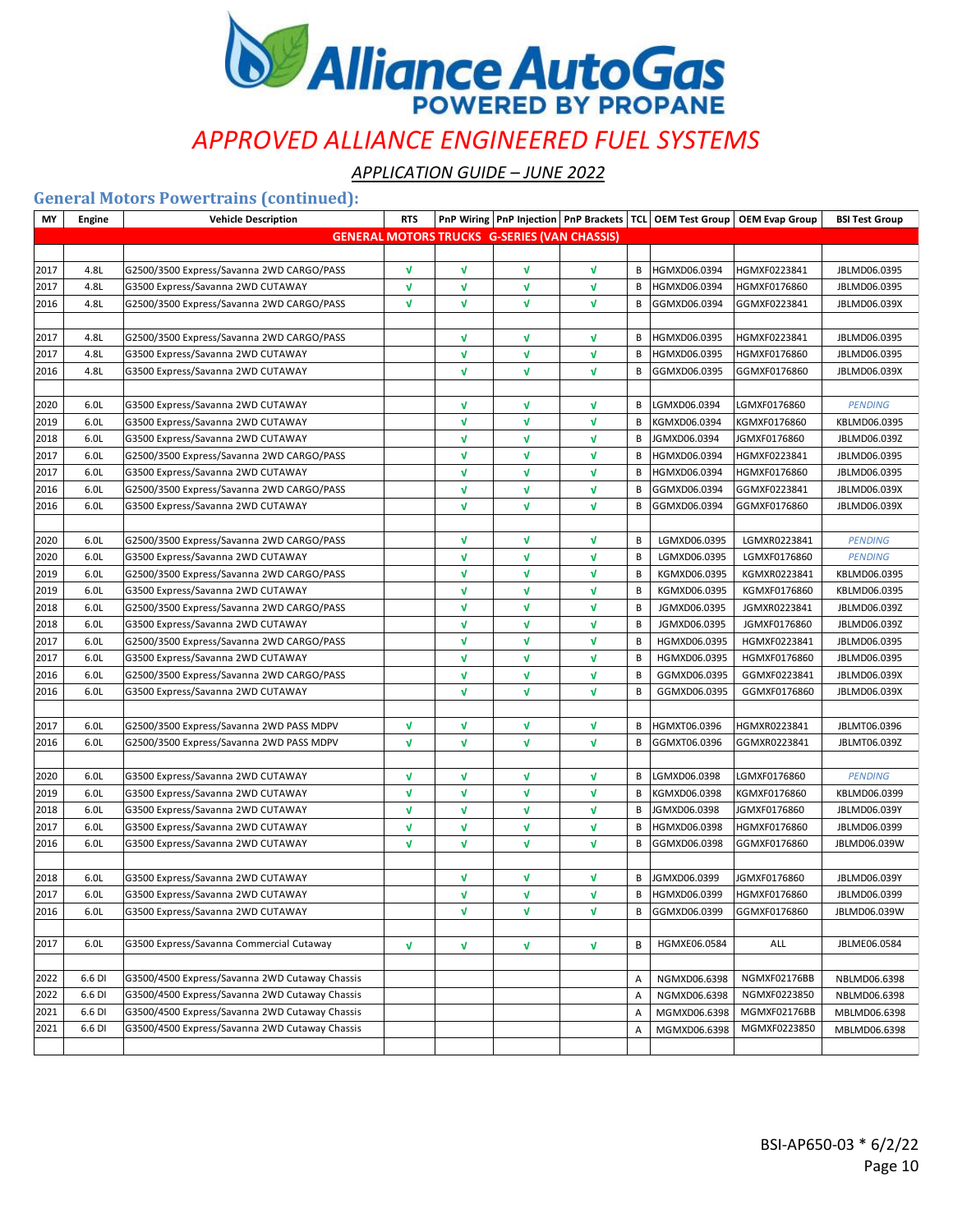

*APPLICATION GUIDE – JUNE 2022*

| MY   | Engine | <b>Vehicle Description</b> | <b>RTS</b> |              | PnP Wiring   PnP Injection |   | PnP Brackets   TCL   OEM Test Group | <b>OEM Evap Group</b> | <b>BSI Test Group</b> |
|------|--------|----------------------------|------------|--------------|----------------------------|---|-------------------------------------|-----------------------|-----------------------|
|      |        |                            |            | <b>ISUZU</b> |                            |   |                                     |                       |                       |
|      |        |                            |            |              |                            |   |                                     |                       |                       |
| 2022 | 6.6L   | Isuzu NPR/NPR HD           |            |              |                            |   |                                     |                       | <b>PENDING</b>        |
| 2021 | 6.6L   | Isuzu NPR/NPR HD           |            |              |                            |   |                                     |                       | <b>PENDING</b>        |
|      |        |                            |            |              |                            |   |                                     |                       |                       |
| 2017 | 6.0L   | Isuzu NPR/NPR HD           | M          | N            | N                          | B | HGMXE06.0584                        | HSZXF0176ME0          | JBLME06.0584          |
| 2016 | 6.0L   | <b>Isuzu NPR/NPR HD</b>    |            | v            |                            | B | GGMXE06.0584                        | GSZXF0176ME0          | JBLME06.0584          |
| 2015 | 6.0L   | <b>Isuzu NPR/NPR HD</b>    | M          | V            |                            | B | FGMXE06.0584                        | FSZXF0176ME0          | FBLME06.0584          |
| 2014 | 6.0L   | Isuzu NPR/NPR HD           | M          | N            | ×.                         | В | EGMXE06.0584                        | ESZXF0176ME0          | FBLME06.0584          |
| 2013 | 6.0L   | <b>Isuzu NPR/NPR HD</b>    |            | N            |                            | B | DGMXE06.0584                        | DSZXF0176ME0          | FBLME06.0584          |
| 2012 | 6.0L   | <b>Isuzu NPR/NPR HD</b>    | M          | ν            | ٠                          | B | CGMXE06.0584                        | CSZXF0176ME0          | FBLME06.0584          |
|      |        |                            |            |              |                            |   |                                     |                       |                       |

#### **Stellantis (Dodge & Chrysler Cars):**

**Isuzu:**

| MY   | Engine | <b>Vehicle Description</b>        | <b>RTS</b> |   |                                               |   |   |                     | PnP Wiring   PnP Injection   PnP Brackets   TCL   OEM Test Group   OEM Evap Group | <b>BSI Test Group</b> |
|------|--------|-----------------------------------|------------|---|-----------------------------------------------|---|---|---------------------|-----------------------------------------------------------------------------------|-----------------------|
|      |        |                                   |            |   | <b>STELLANTIS CARS (DODGE &amp; CHRYSLER)</b> |   |   |                     |                                                                                   |                       |
|      |        |                                   |            |   |                                               |   |   |                     |                                                                                   |                       |
| 2020 | 3.6L   | Charger, Challenger, Chrysler 300 | M          |   |                                               |   | A | LCRXV03.65P3        | LCRXR0168PP0                                                                      | LBLMV03.65P3          |
| 2019 | 3.6L   | Charger, Challenger, Chrysler 300 | N          |   |                                               |   | A | KCRXV03.65P3        | KCRXR0141PK0                                                                      | LBLMV03.65PK          |
|      |        |                                   |            |   |                                               |   |   |                     |                                                                                   |                       |
| 2021 | 5.7L   | Charger, Chrysler 300, Challenger | M          | N |                                               |   |   | MCRXV05.75P3        | MCRXR0168PP0                                                                      | MBLMV05.75P3          |
| 2021 | 5.7L   | Charger, Challenger               | M          | N |                                               |   |   | MCRXV05.75P3        | MCRXR0141PK0                                                                      | MBLMV05.75P3          |
|      |        |                                   |            |   |                                               |   |   |                     |                                                                                   |                       |
| 2018 | 5.7L   | Charger                           | M          | M |                                               |   | A | JCRXV05.75P0        | JCRXR0141PK0                                                                      | KBLMV05.75P0          |
| 2018 | 5.7L   | Charger                           | M          | N |                                               |   | A | JCRXV05.75P1        | JCRXR0141PK0                                                                      | KBLMV05.75P0          |
| 2017 | 5.7L   | Charger                           | M          | V |                                               |   |   | <b>HCRXV05.75P0</b> | HCRXR0141PK0                                                                      | KBLMV05.75PH          |
| 2017 | 5.7L   | Charger                           | V          | V |                                               | N | A | <b>HCRXV05.75P1</b> | HCRXR0141PK0                                                                      | KBLMV05.75PH          |
|      |        |                                   |            |   |                                               |   |   |                     |                                                                                   |                       |

#### **Stellantis (RAM Trucks):**

| MY   | Engine                         | <b>Vehicle Description</b>                     | <b>RTS</b> |   | PnP Wiring   PnP Injection |   |              | PnP Brackets   TCL   OEM Test Group | <b>OEM Evap Group</b> | <b>BSI Test Group</b> |  |  |
|------|--------------------------------|------------------------------------------------|------------|---|----------------------------|---|--------------|-------------------------------------|-----------------------|-----------------------|--|--|
|      | <b>STELLANTIS TRUCKS (RAM)</b> |                                                |            |   |                            |   |              |                                     |                       |                       |  |  |
|      |                                |                                                |            |   |                            |   |              |                                     |                       |                       |  |  |
| 2016 | 3.6L                           | RAM Promaster 1500,2500,3500                   | M          | V | V                          | M | A            | GCRXD03.65V0                        | GCRXR0190TC1          | HBLMD03.65V0          |  |  |
| 2016 | 3.6L                           | RAM Promaster 2500,3500 Cab/Chassis            | M          | v | V                          | v | A            | GCRXD03.65V1                        | GCRXR0190TC1          | HBLMD03.65V0          |  |  |
| 2014 | 3.6L                           | RAM Promaster 1500,2500,3500                   | M          | v | V                          | v | A            | ECRXD03.65V0                        | ECRXR0190TC1          | GBLMD03.65V0          |  |  |
| 2014 | 3.6L                           | RAM Promaster 2500,3500 Cab/Chassis            | v          | v | V                          | v | A            | ECRXD03.65V0                        | ECRXR0190TC1          | GBLMD03.65V0          |  |  |
|      |                                |                                                |            |   |                            |   |              |                                     |                       |                       |  |  |
| 2019 | 5.7L                           | Durango, Durango Pursuit RWD, AWD              |            |   |                            | v | A            | KCRXT05.75P2                        | KCRXR0180RK0          | KBLMT05.55P2          |  |  |
|      |                                |                                                |            |   |                            |   |              |                                     |                       |                       |  |  |
| 2021 | 5.7L                           | 1500 Pickup (new style) RWD, AWD               |            |   |                            |   |              |                                     |                       | <b>COMMITTED</b>      |  |  |
|      |                                |                                                |            |   |                            |   |              |                                     |                       |                       |  |  |
| 2019 | 5.7L                           | 1500 Pickup Classic RWD, AWD                   |            |   |                            | V | $\mathsf{A}$ | <b>KCRXT05.75P2</b>                 | KCRXR0183RP0          | KBLMT05.55P2          |  |  |
| 2019 | 5.7L                           | 1500 Pickup Classic RWD, AWD                   |            |   |                            | M | A            | KCRXT05.75P4                        | KCRXR0183RP0          | KBLMT05.55P2          |  |  |
| 2019 | 5.7L                           | 1500 Pickup Classic RWD, AWD                   |            |   |                            | M | A            | KCRXT05.75P2                        | KCRXR0225RP0          | KBLMT05.55P2          |  |  |
| 2019 | 5.7L                           | 1500 Pickup Classic RWD, AWD                   |            |   |                            | V | A            | <b>KCRXT05.75P4</b>                 | KCRXR0225RP0          | KBLMT05.55P2          |  |  |
|      |                                |                                                |            |   |                            |   |              |                                     |                       |                       |  |  |
| 2021 | 6.4L                           | 2500,3500,4500,5500 Pickup (new style) RWD,AWD |            |   |                            |   |              |                                     |                       | <b>COMMITTED</b>      |  |  |
|      |                                |                                                |            |   |                            |   |              |                                     |                       |                       |  |  |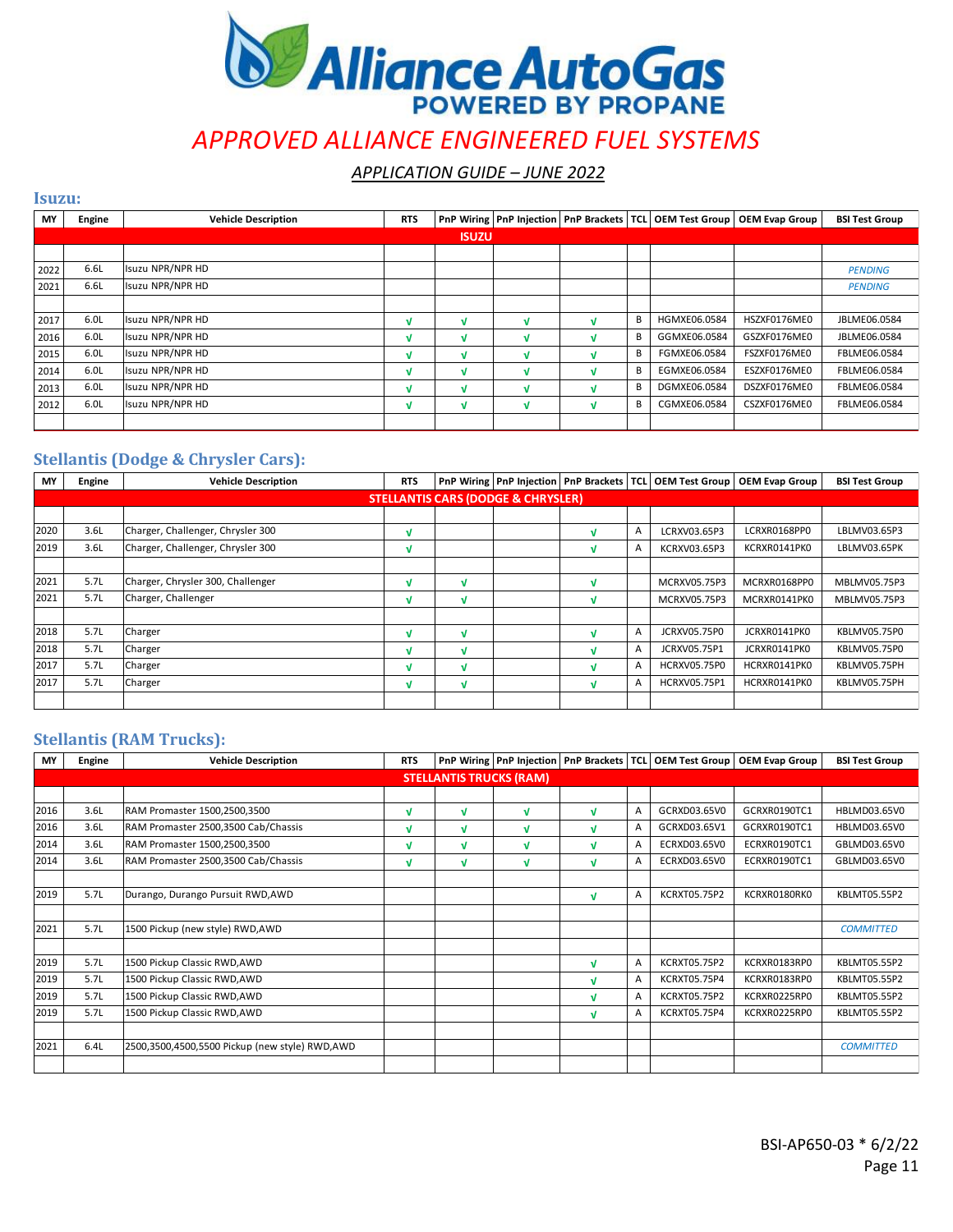

*APPLICATION GUIDE – JUNE 2022*

**Toyota:**

| MY   | Engine        | <b>Vehicle Description</b> | <b>RTS</b> |                |  |  |  |              | PnP Wiring PnP Injection PnP Brackets TCL OEM Test Group   OEM Evap Group | <b>BSI Test Group</b> |  |  |
|------|---------------|----------------------------|------------|----------------|--|--|--|--------------|---------------------------------------------------------------------------|-----------------------|--|--|
|      | <b>TOYOTA</b> |                            |            |                |  |  |  |              |                                                                           |                       |  |  |
|      |               |                            |            |                |  |  |  |              |                                                                           |                       |  |  |
| 2022 | 2.5L          | RAV4 Hbybrid               |            |                |  |  |  |              |                                                                           | <b>INTERESTED</b>     |  |  |
|      |               |                            |            |                |  |  |  |              |                                                                           |                       |  |  |
| 2019 | 2.5L          | RAV4 Hybrid                |            |                |  |  |  | KTYXT02.5P3N | KTYXR0165J82                                                              | <b>IN DEVELOPMENT</b> |  |  |
|      |               |                            |            |                |  |  |  |              |                                                                           |                       |  |  |
| 2020 | 3.5L          | Sienna, Sienna AWD         |            | <b>Partial</b> |  |  |  | LTYXT03.5M5M | <b>LTYXR0165P82</b>                                                       | NBLMT03.5M5M          |  |  |
|      |               |                            |            |                |  |  |  |              |                                                                           |                       |  |  |
| 2016 | 2.5L          | Camry                      |            |                |  |  |  |              |                                                                           | <b>INTERESTED</b>     |  |  |
| 2015 | 2.5L          | Camry                      |            |                |  |  |  |              |                                                                           | <b>INTERESTED</b>     |  |  |
|      |               |                            |            |                |  |  |  |              |                                                                           |                       |  |  |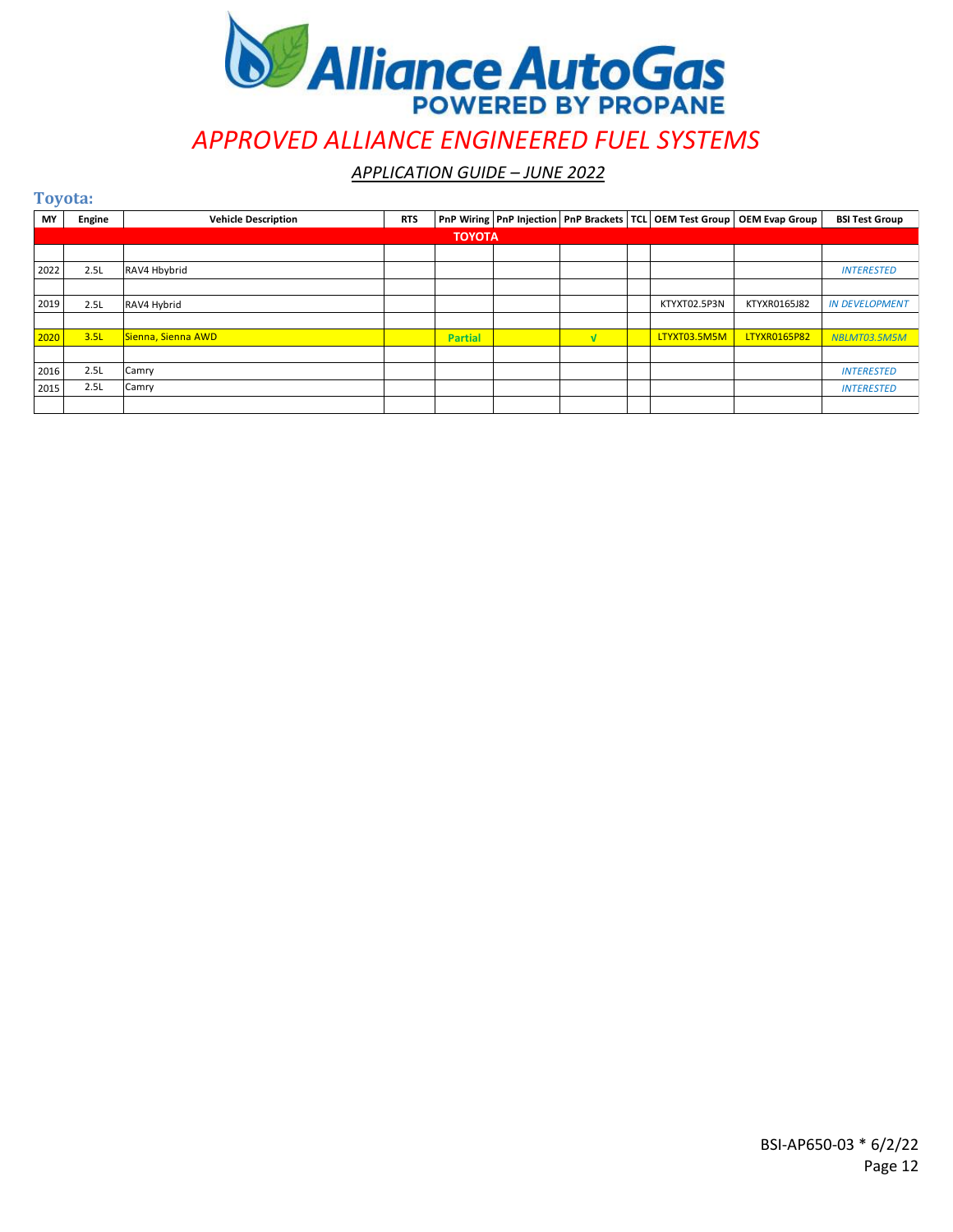

*APPLICATION GUIDE – JUNE 2022*

#### **Alliance Small Engine Applications:**

| MY   | Engine | <b>Vehicle Description</b>    | <b>RTS</b> |                                           |   |                     |           | PnP Wiring   PnP Injection   PnP Brackets   TCL   OEM Test Group   OEM Evap Group   BSI EPA Test Group |
|------|--------|-------------------------------|------------|-------------------------------------------|---|---------------------|-----------|--------------------------------------------------------------------------------------------------------|
|      |        |                               |            | <b>ALLIANCE SMALL ENGINE APPLICATIONS</b> |   |                     |           |                                                                                                        |
|      |        |                               |            |                                           |   |                     |           |                                                                                                        |
| 2019 | 603cc  | Kawasaki FS481V/FS541V/FS600V |            |                                           | S | KKAXS.6032CA        | <b>NA</b> | LBLMS.8522B1                                                                                           |
| 2019 | 603cc  | Kawasaki FX481V/FX541V/FX600V |            |                                           | S | KKAXS.6032CB        | <b>NA</b> | LBLMS.8522B1                                                                                           |
| 2018 | 603cc  | Kawasaki FS481V/FS541V/FS600V |            |                                           | S | JKAXS.6032CA        | <b>NA</b> | LBLMS.8522B2                                                                                           |
| 2018 | 603cc  | Kawasaki FX481V/FX541V/FX600V |            |                                           | S | JKAXS.6032CB        | ΝA        | LBLMS.8522B2                                                                                           |
| 2017 | 603cc  | Kawasaki FS481V/FS541V/FS600V |            |                                           | S | HKAXS.6032CA        | ΝA        | LBLMS.8522B2                                                                                           |
| 2017 | 603cc  | Kawasaki FX481V/FX541V/FX600V |            |                                           | S | HKAXS.6032CB        | <b>NA</b> | LBLMS.8522B2                                                                                           |
| 2016 | 603cc  | Kawasaki FS481V/FS541V/FS600V |            |                                           | S | GKAXS.6032CA        | ΝA        | LBLMS.8522B2                                                                                           |
| 2016 | 603cc  | Kawasaki FX481V/FX541V/FX600V |            |                                           | S | GKAXS.6032CB        | <b>NA</b> | LBLMS.8522B2                                                                                           |
| 2015 | 603cc  | Kawasaki FS481V/FS541V/FS600V |            |                                           | S | <b>FKAXS.6032CA</b> | <b>NA</b> | LBLMS.8522B2                                                                                           |
| 2015 | 603cc  | Kawasaki FX481V/FX541V/FX600V |            |                                           | S | FKAXS.6032CB        | <b>NA</b> | LBLMS.8522B2                                                                                           |
|      |        |                               |            |                                           |   |                     |           |                                                                                                        |
| 2019 | 675cc  | Kawasaki FH680D               |            |                                           | S | KKAXS.6752CE        | ΝA        | LBLMS.8522B1                                                                                           |
| 2018 | 675cc  | Kawasaki FH680D               |            |                                           | S | JKAXS.6752CA        | ΝA        | LBLMS.8522B2                                                                                           |
| 2018 | 675cc  | Kawasaki FH680D               |            |                                           | S | JKAXS.6752CE        | <b>NA</b> | LBLMS.8522B2                                                                                           |
| 2017 | 675cc  | Kawasaki FH680D               |            |                                           | S | HKAXS.6752CA        | NA        | LBLMS.8522B2                                                                                           |
| 2017 | 675cc  | Kawasaki FH680D               |            |                                           | S | HKAXS.6752CE        | <b>NA</b> | LBLMS.8522B2                                                                                           |
| 2016 | 675cc  | Kawasaki FH680D               |            |                                           | S | GKAXS.6752CA        | ΝA        | LBLMS.8522B2                                                                                           |
| 2016 | 675cc  | Kawasaki FH680D               |            |                                           | S | GKAXS.6752CE        | <b>NA</b> | LBLMS.8522B2                                                                                           |
| 2015 | 675cc  | Kawasaki FH680D               |            |                                           | S | FKAXS.6752CA        | <b>NA</b> | LBLMS.8522B2                                                                                           |
| 2015 | 675cc  | Kawasaki FH680D               |            |                                           | S | FKAXS.6752CE        | <b>NA</b> | LBLMS.8522B2                                                                                           |
|      |        |                               |            |                                           |   |                     |           |                                                                                                        |
| 2019 | 726cc  | Kawasaki FR651V/FR691V/FR730V |            |                                           | S | KKAXS.7262CA        | ΝA        | LBLMS.8522B1                                                                                           |
| 2019 | 726cc  | Kawasaki FS651V/FS691V/FS730V |            |                                           | S | KKAXS.7262CA        | ΝA        | LBLMS.8522B1                                                                                           |
| 2019 | 726cc  | Kawasaki FX651V/FX691V/FX730V |            |                                           | S | KKAXS.7262CC        | <b>NA</b> | LBLMS.8522B1                                                                                           |
| 2018 | 726cc  | Kawasaki FR651V/FR691V/FR730V |            |                                           | S | JKAXS.7262CA        | NA        | LBLMS.8522B2                                                                                           |
| 2018 | 726cc  | Kawasaki FS651V/FS691V/FS730V |            |                                           | S | JKAXS.7262CA        | ΝA        | LBLMS.8522B2                                                                                           |
| 2018 | 726cc  | Kawasaki FX651V/FX691V/FX730V |            |                                           | S | JKAXS.7262CC        | <b>NA</b> | LBLMS.8522B2                                                                                           |
| 2017 | 726cc  | Kawasaki FR651V/FR691V/FR730V |            |                                           | S | HKAXS.7262CA        | ΝA        | LBLMS.8522B2                                                                                           |
| 2017 | 726cc  | Kawasaki FS651V/FS691V/FS730V |            |                                           | S | HKAXS.7262CA        | <b>NA</b> | LBLMS.8522B2                                                                                           |
| 2017 | 726cc  | Kawasaki FX651V/FX691V/FX730V |            |                                           | S | HKAXS.7262CC        | <b>NA</b> | LBLMS.8522B2                                                                                           |
| 2016 | 726cc  | Kawasaki FR651V/FR691V/FR730V |            |                                           | S | GKAXS.7262CA        | ΝA        | LBLMS.8522B2                                                                                           |
| 2016 | 726cc  | Kawasaki FS651V/FS691V/FS730V |            |                                           | S | GKAXS.7262CA        | <b>NA</b> | LBLMS.8522B2                                                                                           |
| 2016 | 726cc  | Kawasaki FX651V/FX691V/FX730V |            |                                           | S | GKAXS.7262CC        | <b>NA</b> | LBLMS.8522B2                                                                                           |
| 2015 | 726cc  | Kawasaki FR651V/FR691V/FR730V |            |                                           | S | FKAXS.7262CA        | <b>NA</b> | LBLMS.8522B2                                                                                           |
| 2015 | 726cc  | Kawasaki FS651V/FS691V/FS730V |            |                                           | S | FKAXS.7262CA        | <b>NA</b> | LBLMS.8522B2                                                                                           |
| 2015 | 726cc  | Kawasaki FX651V/FX691V/FX730V |            |                                           | S | <b>FKAXS.7262CC</b> | <b>NA</b> | LBLMS.8522B2                                                                                           |
|      |        |                               |            |                                           |   |                     |           |                                                                                                        |
| 2019 | 764cc  | Kawasaki FH770D               |            |                                           | S | KKAXS.7642CB        | ΝA        | LBLMS.8522B1                                                                                           |
| 2018 | 764cc  | Kawasaki FH770D               |            |                                           | S | <b>JKAXS.7642CB</b> | ΝA        | LBLMS.8522B2                                                                                           |
| 2017 | 764cc  | Kawasaki FH770D               |            |                                           | S | HKAXS.7642CB        | <b>NA</b> | LBLMS.8522B2                                                                                           |
| 2016 | 764cc  | Kawasaki FH770D               |            |                                           | S | GKAXS.7642CB        | ΝA        | LBLMS.8522B2                                                                                           |
| 2015 | 764cc  | Kawasaki FH770D               |            |                                           | S | FKAXS.7642CB        | <b>NA</b> | LBLMS.8522B2                                                                                           |
|      |        |                               |            |                                           |   |                     |           |                                                                                                        |
| 2019 | 852cc  | Kawasaki FX751V/FX801V/FX850V |            |                                           | S | KKAXS.8522CA        | N/A       | LBLMS.8522B1                                                                                           |
| 2018 | 852cc  | Kawasaki FX751V/FX801V/FX850V |            |                                           | S | JKAXS.8522CA        | N/A       | LBLMS.8522B2                                                                                           |
| 2017 | 852cc  | Kawasaki FX751V/FX801V/FX850V |            |                                           | S | HKAXS.8522CA        | N/A       | LBLMS.8522B2                                                                                           |
| 2016 | 852cc  | Kawasaki FX751V/FX801V/FX850V |            |                                           | S | GKAXS.8522CA        | N/A       | LBLMS.8522B2                                                                                           |
| 2015 | 852cc  | Kawasaki FX751V/FX801V/FX850V |            |                                           | S | FKAXS.8522CA        | N/A       | LBLMS.8522B2                                                                                           |
|      |        |                               |            |                                           |   |                     |           |                                                                                                        |